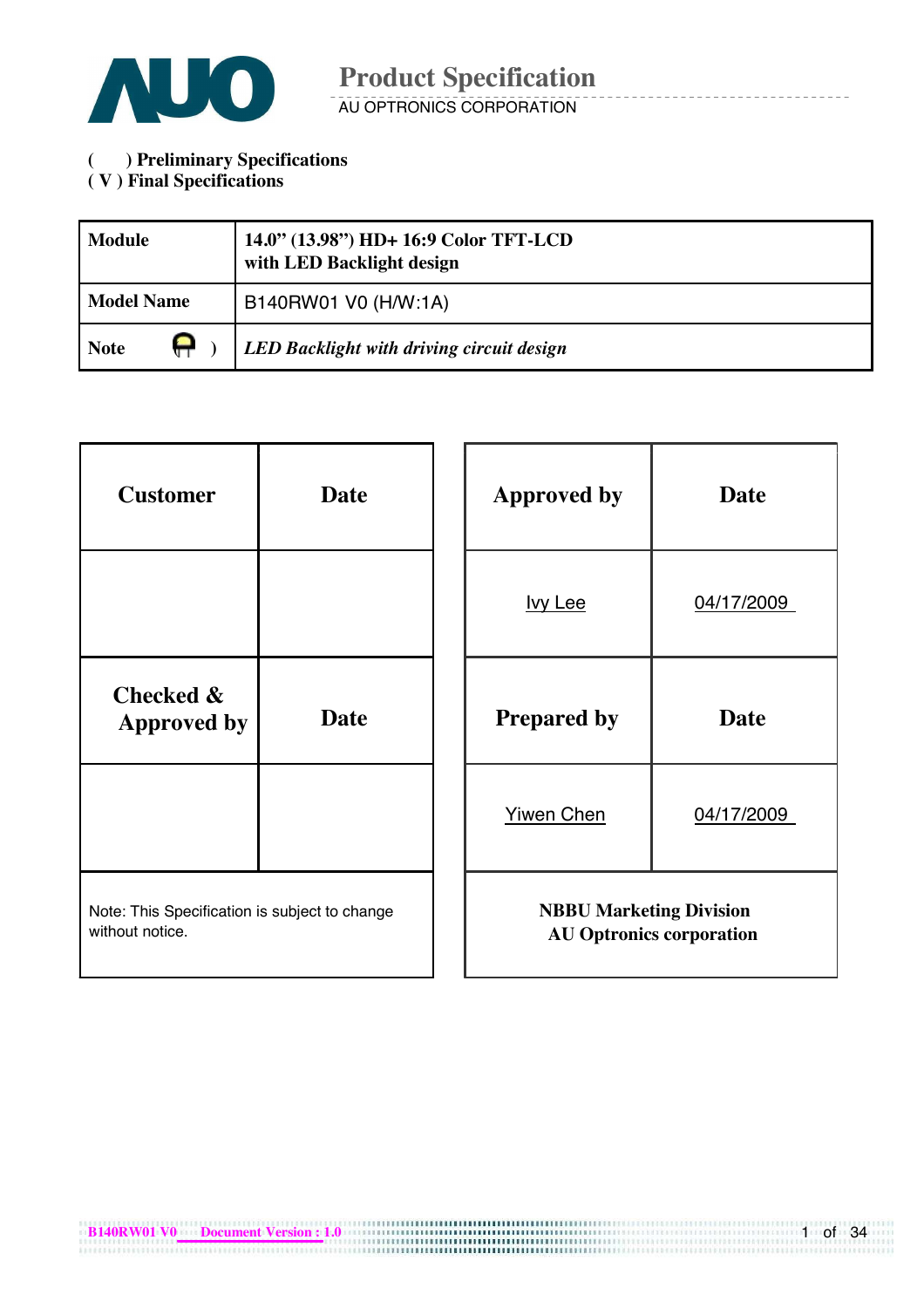

# **Product Specification**<br>AU OPTRONICS CORPORATION

# **Contents**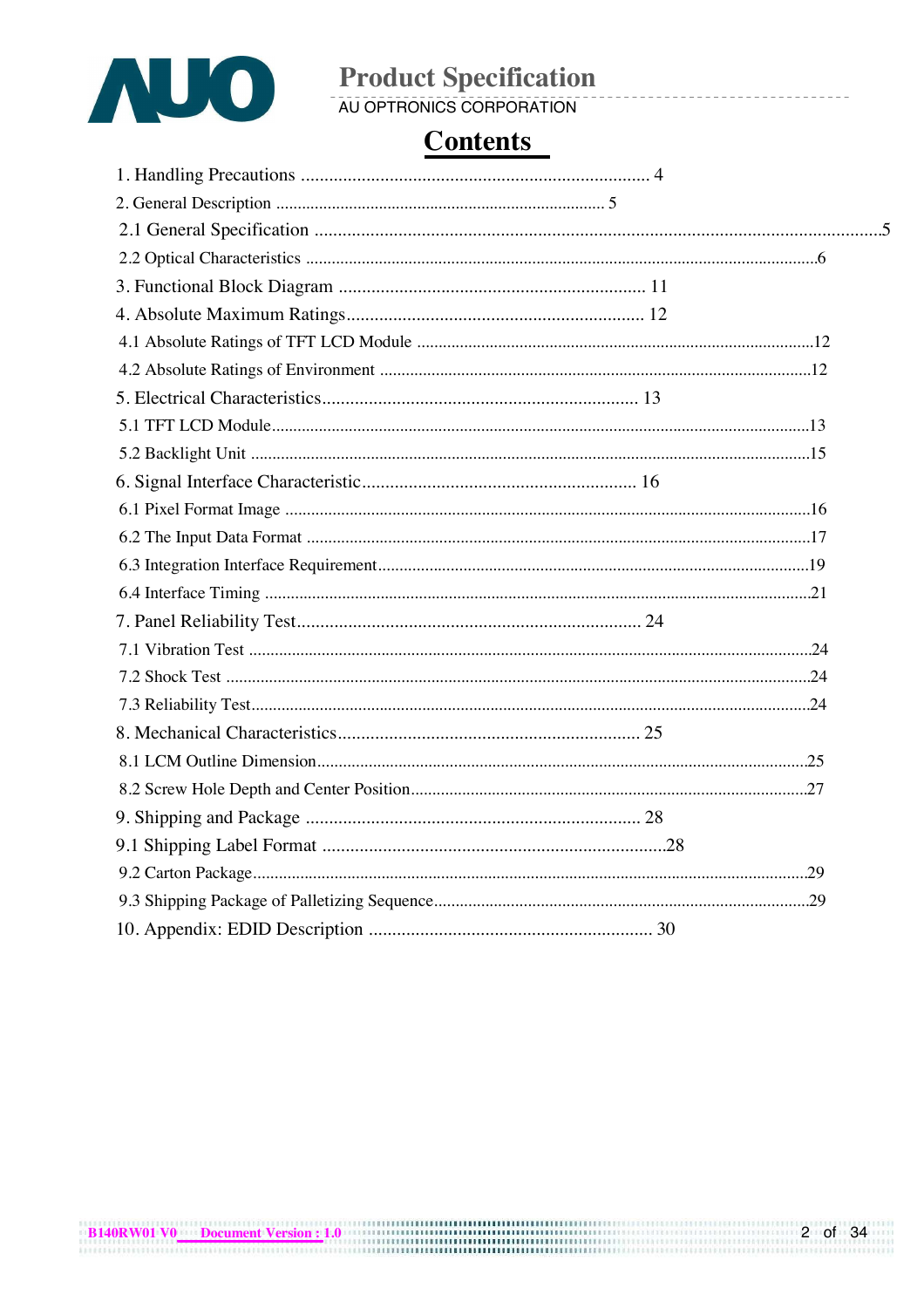

AU OPTRONICS CORPORATION

# **Record of Revision**

|     | <b>Version and Date</b> | Page | Old description                        | <b>New Description</b> | <b>Remark</b> |
|-----|-------------------------|------|----------------------------------------|------------------------|---------------|
| 1.0 | 2009/04/16              | All  | First Final Spec. Edition for Customer |                        |               |
|     |                         |      |                                        |                        |               |
|     |                         |      |                                        |                        |               |
|     |                         |      |                                        |                        |               |
|     |                         |      |                                        |                        |               |
|     |                         |      |                                        |                        |               |
|     |                         |      |                                        |                        |               |
|     |                         |      |                                        |                        |               |
|     |                         |      |                                        |                        |               |
|     |                         |      |                                        |                        |               |
|     |                         |      |                                        |                        |               |
|     |                         |      |                                        |                        |               |
|     |                         |      |                                        |                        |               |
|     |                         |      |                                        |                        |               |
|     |                         |      |                                        |                        |               |
|     |                         |      |                                        |                        |               |
|     |                         |      |                                        |                        |               |
|     |                         |      |                                        |                        |               |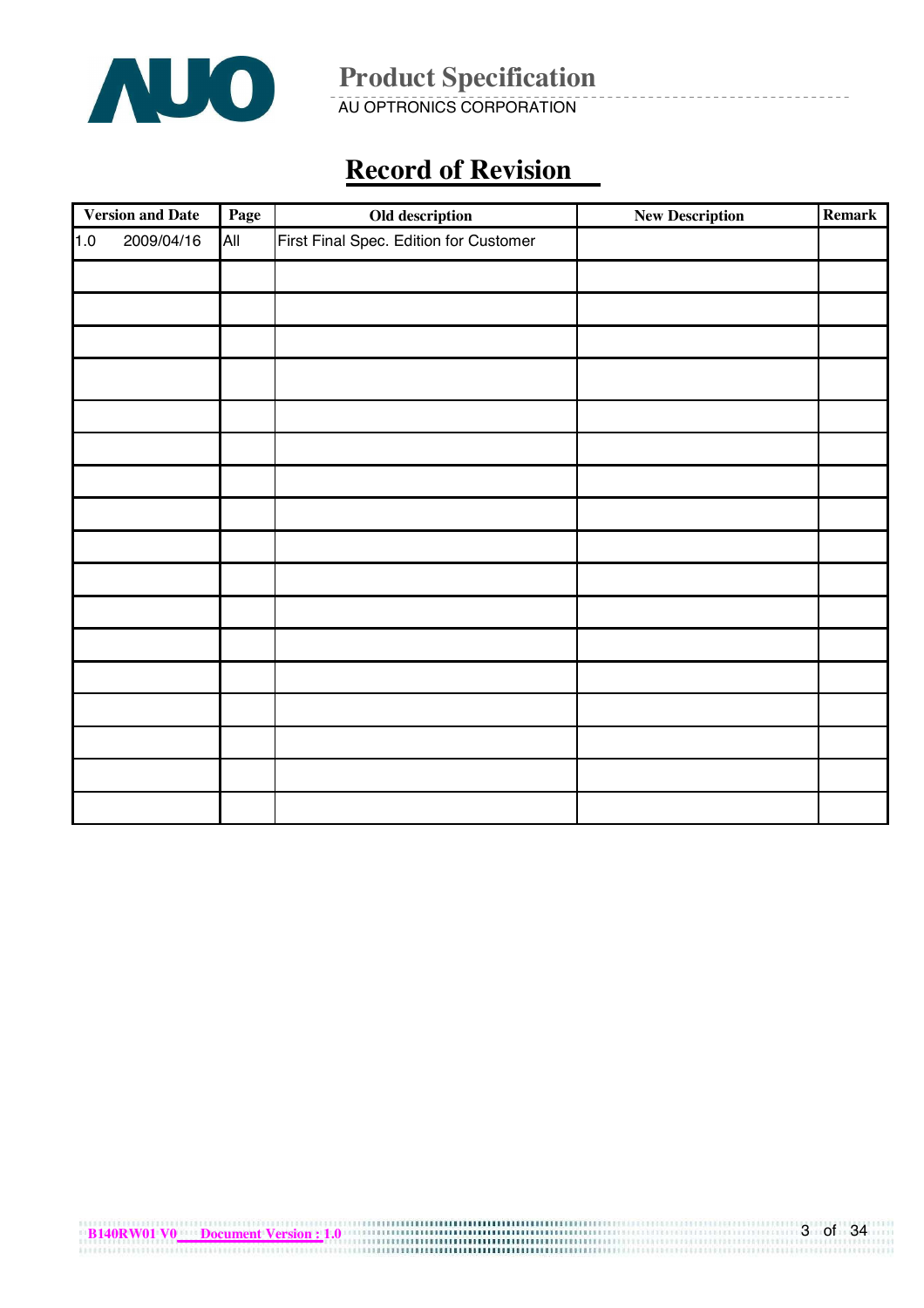

#### AU OPTRONICS CORPORATION

### **1. Handling Precautions**

- 1) Since front polarizer is easily damaged, pay attention not to scratch it.
- 2) Be sure to turn off power supply when inserting or disconnecting from input connector.
- 3) Wipe off water drop immediately. Long contact with water may cause discoloration or spots.
- 4) When the panel surface is soiled, wipe it with absorbent cotton or other soft cloth.
- 5) Since the panel is made of glass, it may break or crack if dropped or bumped on hard surface.
- 6) Since CMOS LSI is used in this module, take care of static electricity and insure human earth when handling.
- 7) Do not open nor modify the Module Assembly.
- 8) Do not press the reflector sheet at the back of the module to any directions.
- 9) At the insertion or removal of the Signal Interface Connector, be sure not to rotate nor tilt the Interface Connector of the TFT Module.
- 11) After installation of the TFT Module into an enclosure (Notebook PC Bezel, for example), do not twist nor bend the TFT Module even momentary. At designing the enclosure, it should be taken into consideration that no bending/twisting forces are applied to the TFT Module from outside. Otherwise the TFT Module may be damaged.
- 12) Small amount of materials having no flammability grade is used in the LCD module. The LCD module should be supplied by power complied with requirements of Limited Power Source (IEC60950 or UL1950), or be applied exemption.
- 13) Disconnecting power supply before handling LCD modules, it can prevent electric shock, DO NOT TOUCH the electrode parts, cables, connectors and LED circuit part of TFT module that a LED light bar build in as a light source of back light unit. It can prevent electrostic breakdown.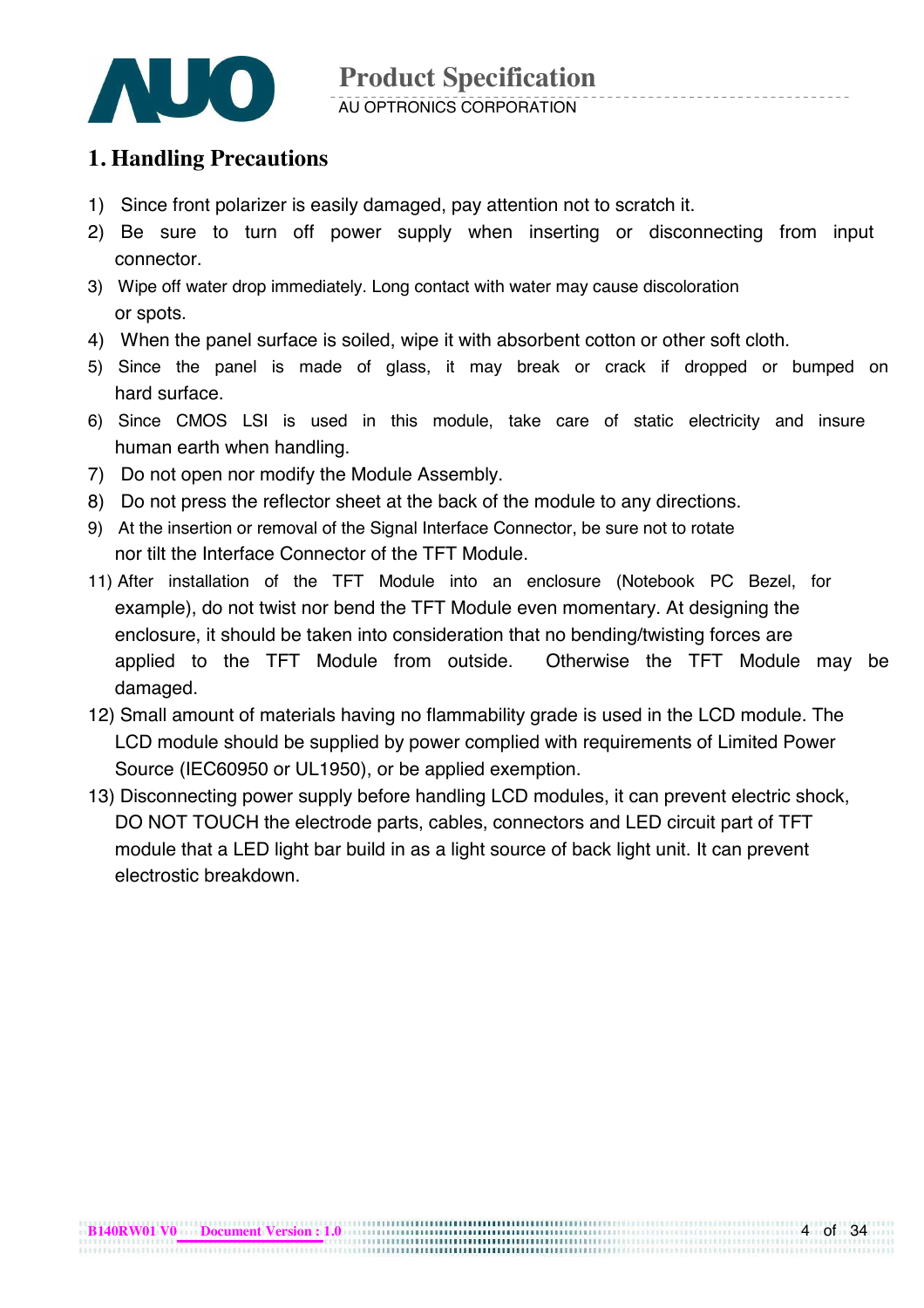

AU OPTRONICS CORPORATION

### **2. General Description**

B140RW01 V0 is a Color Active Matrix Liquid Crystal Display composed of a TFT LCD panel, a driver circuit, and LED backlight system. The screen format is intended to support the 16:9 HD, 1600(H) x900(V) screen and 262k colors (RGB 6-bits data driver) with LED backlight driving circuit. All input signals are LVDS interface compatible.

BXXXEWXX VX is designed for a display unit of notebook style personal computer and industrial machine.

### **2.1 General Specification**

**B140RW01 V0 Document Version : 1.0 <b>***B140RW01 V0* Document Version : 1.0

The following items are characteristics summary on the table at 25  $\degree$ C condition:

| <b>Items</b>                                               | Unit                            |                                                            | <b>Specifications</b>   |                                        |                  |  |  |
|------------------------------------------------------------|---------------------------------|------------------------------------------------------------|-------------------------|----------------------------------------|------------------|--|--|
| <b>Screen Diagonal</b>                                     | [mm]                            | 354.95                                                     |                         |                                        |                  |  |  |
| <b>Active Area</b>                                         | [mm]                            | 309.60 X 174.15                                            |                         |                                        |                  |  |  |
| Pixels H x V                                               |                                 | 1600x3(RGB) x 900                                          |                         |                                        |                  |  |  |
| <b>Pixel Pitch</b>                                         | $\sqrt{mm}$                     | 0.1935X0.1935                                              |                         |                                        |                  |  |  |
| <b>Pixel Format</b>                                        |                                 | R.G.B. Vertical Stripe                                     |                         |                                        |                  |  |  |
| <b>Display Mode</b>                                        |                                 | <b>Normally White</b>                                      |                         |                                        |                  |  |  |
| White Luminance (ILED=20mA)<br>(Note: ILED is LED current) | $\lceil \mathsf{cd/m}^2 \rceil$ | 250 typ. (5 points average)<br>230 min. (5 points average) |                         |                                        |                  |  |  |
| <b>Luminance Uniformity</b>                                |                                 | $1.25$ max. $(5$ points)                                   |                         |                                        |                  |  |  |
| <b>Contrast Ratio</b>                                      |                                 | 500 typ                                                    |                         |                                        |                  |  |  |
| <b>Response Time</b>                                       | [ms]                            | 8 typ / 16 Max                                             |                         |                                        |                  |  |  |
| Nominal Input Voltage VDD                                  | [Volt]                          | $+3.3$ typ.                                                |                         |                                        |                  |  |  |
| <b>Power Consumption</b>                                   | [Watt]                          |                                                            |                         | 5.5 max. (Include Logic and Blu power) |                  |  |  |
| Weight                                                     | [Grams]                         | 375 max.                                                   |                         |                                        |                  |  |  |
| <b>Physical Size</b>                                       | $\sqrt{mm}$                     |                                                            | Min.                    | Typ.                                   | Max.             |  |  |
| <b>Include bracket</b>                                     |                                 | Length                                                     |                         | 323.5                                  | $\overline{324}$ |  |  |
|                                                            |                                 | Width                                                      |                         | 192                                    | 192.5            |  |  |
|                                                            |                                 | <b>Thickness</b>                                           |                         |                                        | 5.4              |  |  |
| <b>Electrical Interface</b>                                |                                 | 2 channel LVDS                                             |                         |                                        |                  |  |  |
| <b>Glass Thickness</b>                                     | $\lceil mm \rceil$              | 0.5                                                        |                         |                                        |                  |  |  |
| <b>Surface Treatment</b>                                   |                                 | Glare, Hardness 3H,                                        |                         |                                        |                  |  |  |
| <b>Support Color</b>                                       |                                 |                                                            | 262K colors (RGB 6-bit) |                                        |                  |  |  |

,,,,,,,,,,,,,,,,,,,,,,,,,,,,,,,,,

5 of 34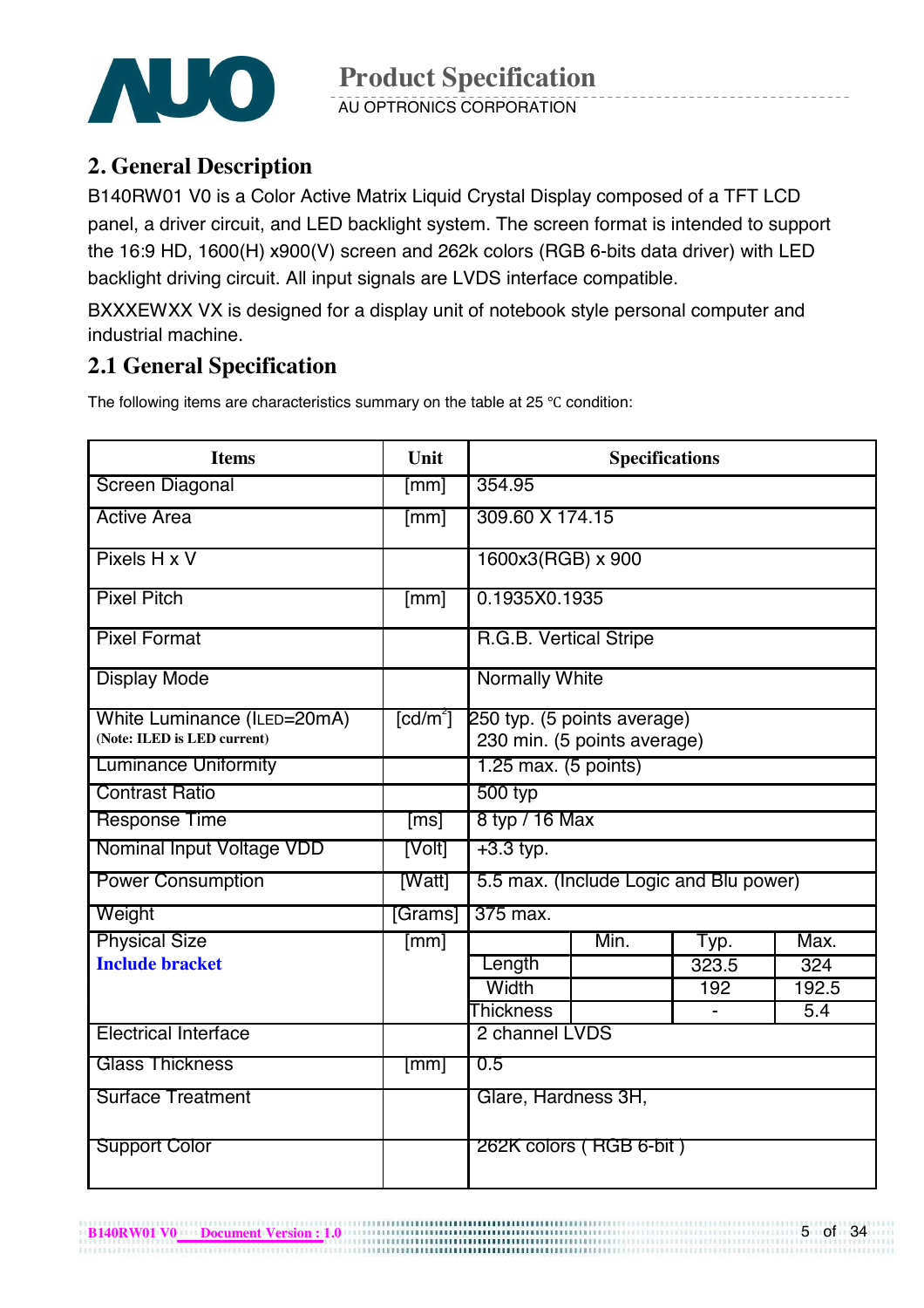

AU OPTRONICS CORPORATION

| Temperature Range<br>Operating<br>Storage (Non-Operating) | °C1<br>$\mathop{\rm l\mskip -3.5mu^{\circ}Cl}\nolimits$ | 0 to $+50$<br>$-20$ to $+60$ |
|-----------------------------------------------------------|---------------------------------------------------------|------------------------------|
| <b>RoHS Compliance</b>                                    |                                                         | <b>RoHS Compliance</b>       |

# **2.2 Optical Characteristics**

The optical characteristics are measured under stable conditions at 25°C (Room Temperature) :

| <b>Item</b>                         |              | <b>Symbol</b>                              | <b>Conditions</b>                                  | Min.                    | Typ.                         | Max.           | Unit                       | <b>Note</b>    |
|-------------------------------------|--------------|--------------------------------------------|----------------------------------------------------|-------------------------|------------------------------|----------------|----------------------------|----------------|
| <b>White Luminance</b><br>ILED=20mA |              |                                            | 5 points average                                   | 230                     | 250                          | $\blacksquare$ | cd/m <sup>2</sup> 1, 4, 5. |                |
|                                     |              | $\theta_{\mathbf{R}}$<br>$\theta_{\rm L}$  | Horizontal<br>(Right)<br>$CR = 10$<br>(Left)       | 60<br>60                | 65<br>65                     |                | degree                     |                |
| <b>Viewing Angle</b>                |              | $\Psi_{\mathbf{H}}$<br>$\Psi_{\mathbf{L}}$ | <b>Vertical</b><br>(Upper)<br>$CR = 10$<br>(Lower) | 50<br>50                | 55<br>55                     |                |                            | 4, 9           |
| Luminance<br><b>Uniformity</b>      |              | $\delta_{\text{SP}}$                       | <b>5 Points</b>                                    |                         | $\qquad \qquad \blacksquare$ | 1.25           |                            | 1, 3, 4        |
| Luminance<br><b>Uniformity</b>      |              | $\delta_{13P}$                             | <b>13 Points</b>                                   |                         | $\qquad \qquad \blacksquare$ | 1.50           |                            | 2, 3, 4        |
| <b>Contrast Ratio</b>               |              | CR                                         |                                                    | 400                     | 500                          | $\blacksquare$ |                            | 4,6            |
| <b>Cross talk</b><br>$\%$           |              |                                            |                                                    | $\overline{\mathbf{4}}$ |                              | 4, 7           |                            |                |
|                                     |              | $T_{r}$                                    | <b>Rising</b>                                      |                         | 6                            | 11.5           |                            |                |
| <b>Response Time</b>                |              | $T_{f}$                                    | <b>Falling</b>                                     | $\blacksquare$          | $\overline{2}$               | 4.5            | msec                       | $\mu$ , 8      |
|                                     |              | $T_{RT}$                                   | <b>Rising + Falling</b>                            |                         | 8                            | 16             |                            |                |
|                                     | <b>Red</b>   | <b>Rx</b>                                  |                                                    | 0.590                   | 0.620                        | 0.650          |                            |                |
|                                     |              | <b>Ry</b>                                  |                                                    | 0.310                   | 0.340                        | 0.370          |                            |                |
|                                     | <b>Green</b> | <b>Gx</b>                                  |                                                    | 0.300                   | 0.330                        | 0.360          |                            |                |
| Color /<br><b>Chromaticity</b>      |              | <b>Gy</b>                                  |                                                    | 0.540                   | 0.570                        | 0.600          |                            |                |
| <b>Coodinates</b>                   | <b>Blue</b>  | <b>Bx</b>                                  | <b>CIE 1931</b>                                    | 0.120                   | 0.150                        | 0.180          |                            | $\overline{4}$ |
|                                     |              | <b>By</b>                                  |                                                    | 0.030                   | 0.060                        | 0.090          |                            |                |
|                                     | <b>White</b> | <b>Wx</b>                                  |                                                    | 0.283                   | 0.313                        | 0.343          |                            |                |
|                                     |              | Wy                                         |                                                    | 0.299                   | 0.329                        | 0.359          |                            |                |
| <b>NTSC</b>                         |              | $\%$                                       |                                                    |                         | 60                           |                |                            |                |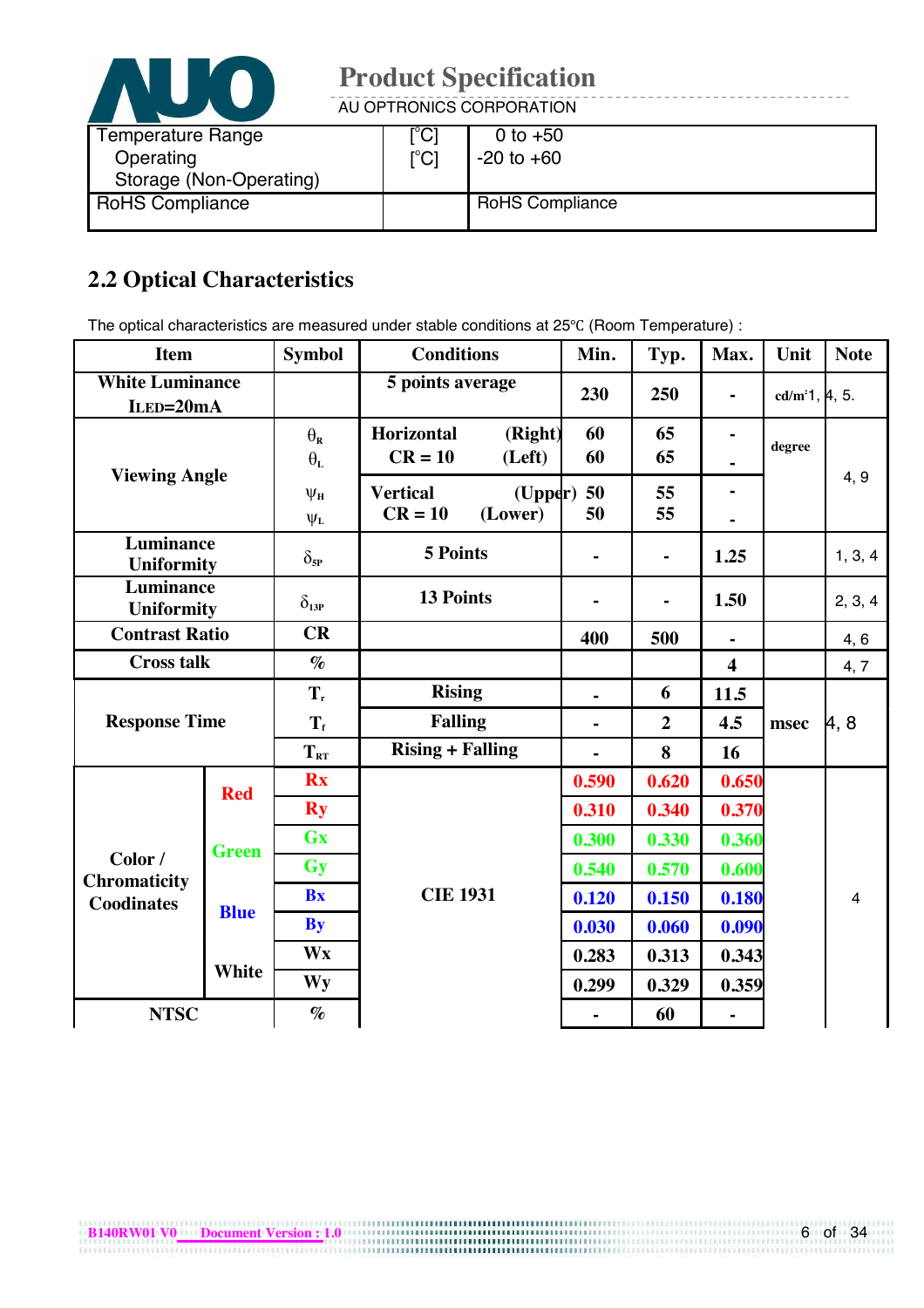

AU OPTRONICS CORPORATION

**Note 1**: 5 points position (Ref: Active area)



**Note 2**: 13 points position (Ref: Active area)



**Note 3**: The luminance uniformity of 5 or13 points is defined by dividing the maximum luminance values by the minimum test point luminance



#### **Note 4**: Measurement method

The LCD module should be stabilized at given temperature for 30 minutes to avoid abrupt temperature change during measuring. In order to stabilize the luminance, the measurement should be executed after lighting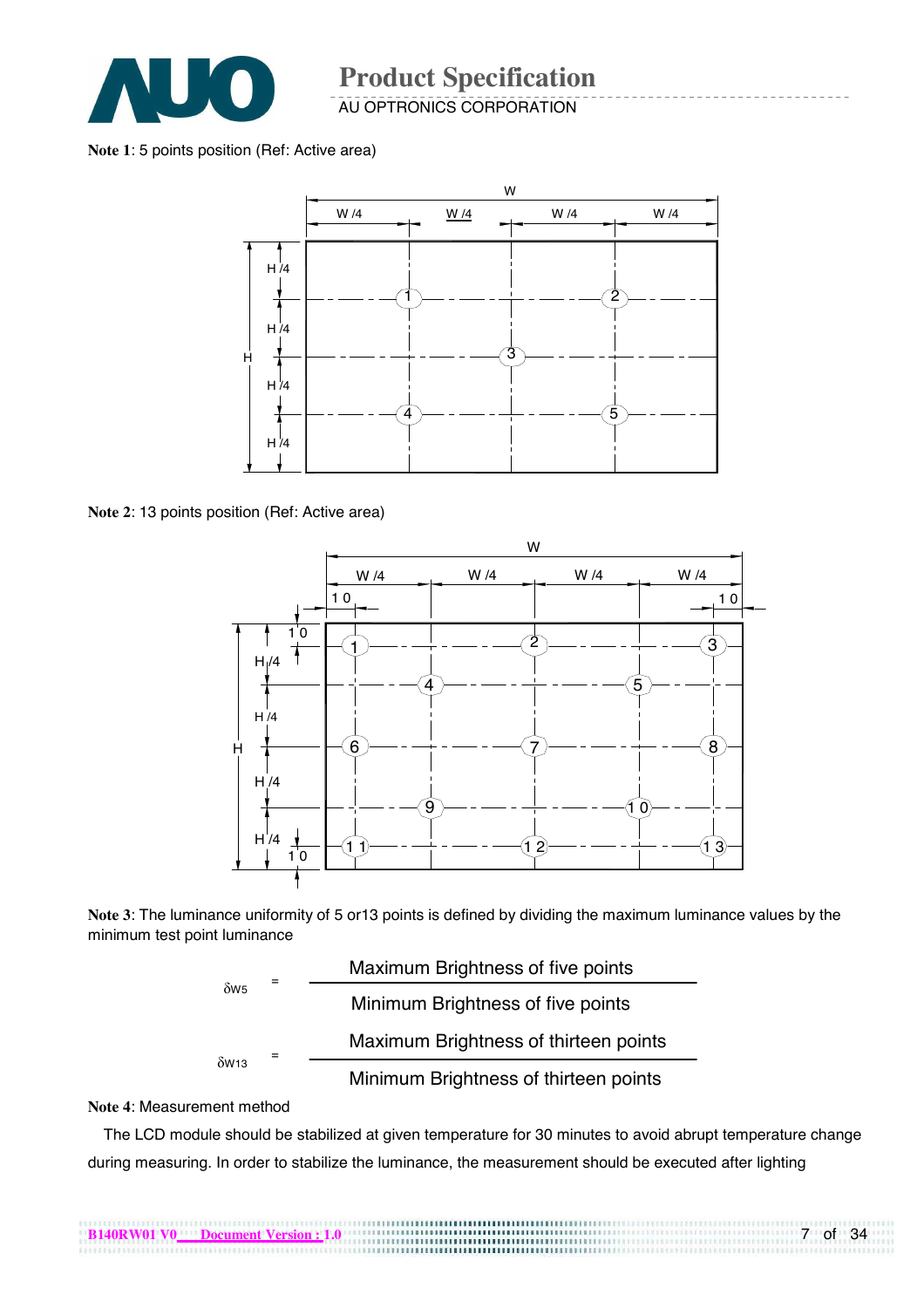

AU OPTRONICS CORPORATION

Backlight for 30 minutes in a stable, windless and dark room, and it should be measured in the center of screen.



Note 5 Definition of Average Luminance of White (Y<sub>L</sub>):

Measure the luminance of gray level 63 at 5 points  $Y_i = [L (1) + L (2) + L (3) + L (4) + L (5)] / 5$ L (x) is corresponding to the luminance of the point X at Figure in Note (1).

**Note 6** Definition of contrast ratio:

Contrast ratio is calculated with the following formula. Brightness on the "White" state Contrast ratio (CR)=<br>Brightness on the "Black" state

**Note 7** Definition of Cross Talk (CT)

 $CT = 1$  Y<sub>B</sub> – Y<sub>A</sub> | / Y<sub>A</sub> 4 100 (%)

#### Where

YA = Luminance of measured location without gray level 0 pattern (cd/m2)

 $Y_B =$  Luminance of measured location with gray level 0 pattern (cd/m2)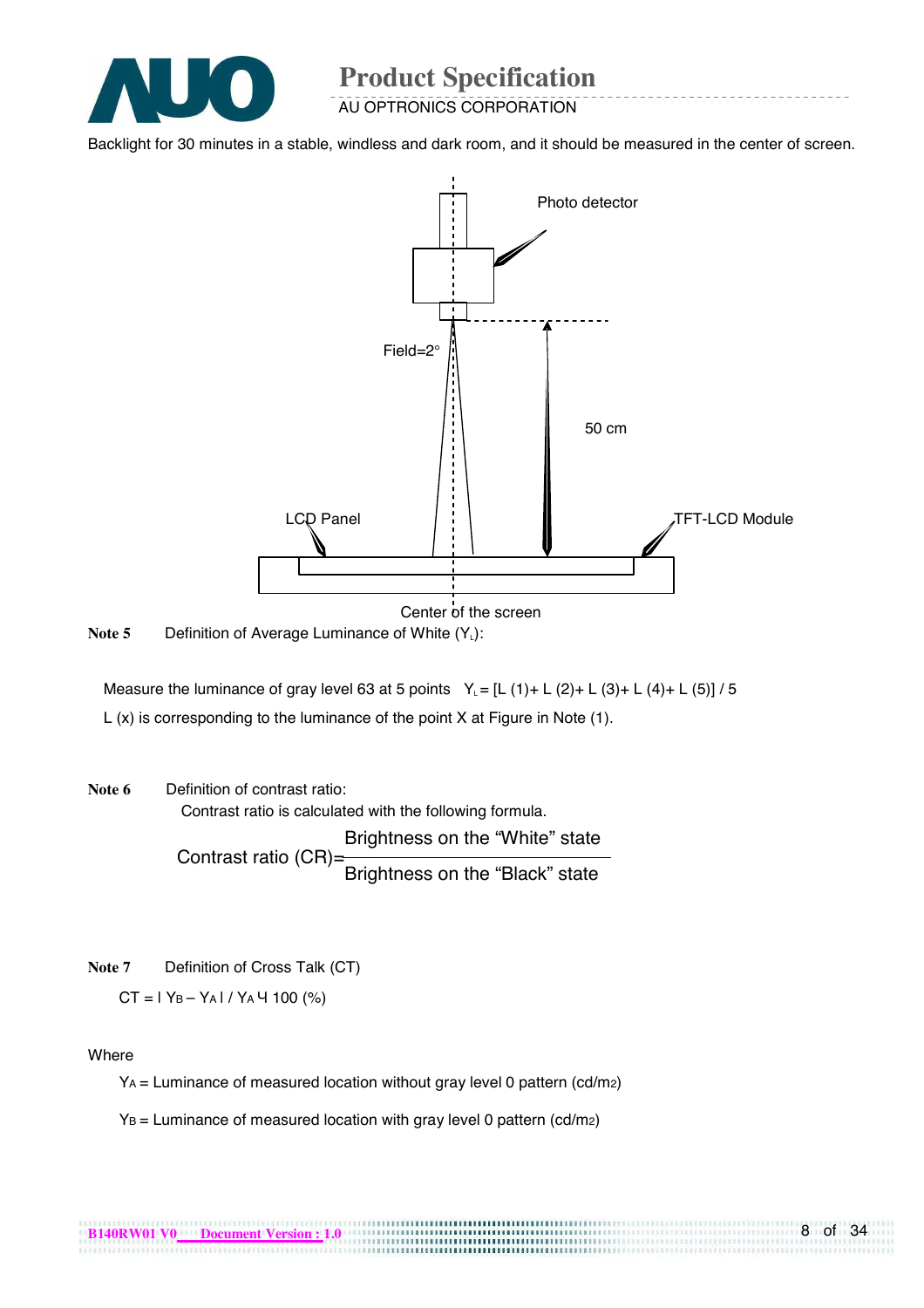

**AU OPTRONICS CORPORATION** 



**Note 8**: Definition of response time:

The output signals of BM-7 or equivalent are measured when the input signals are changed from "Black" to "White" (falling time) and from "White" to "Black" (rising time), respectively. The response time interval between the 10% and 90% of amplitudes. Refer to figure as below.

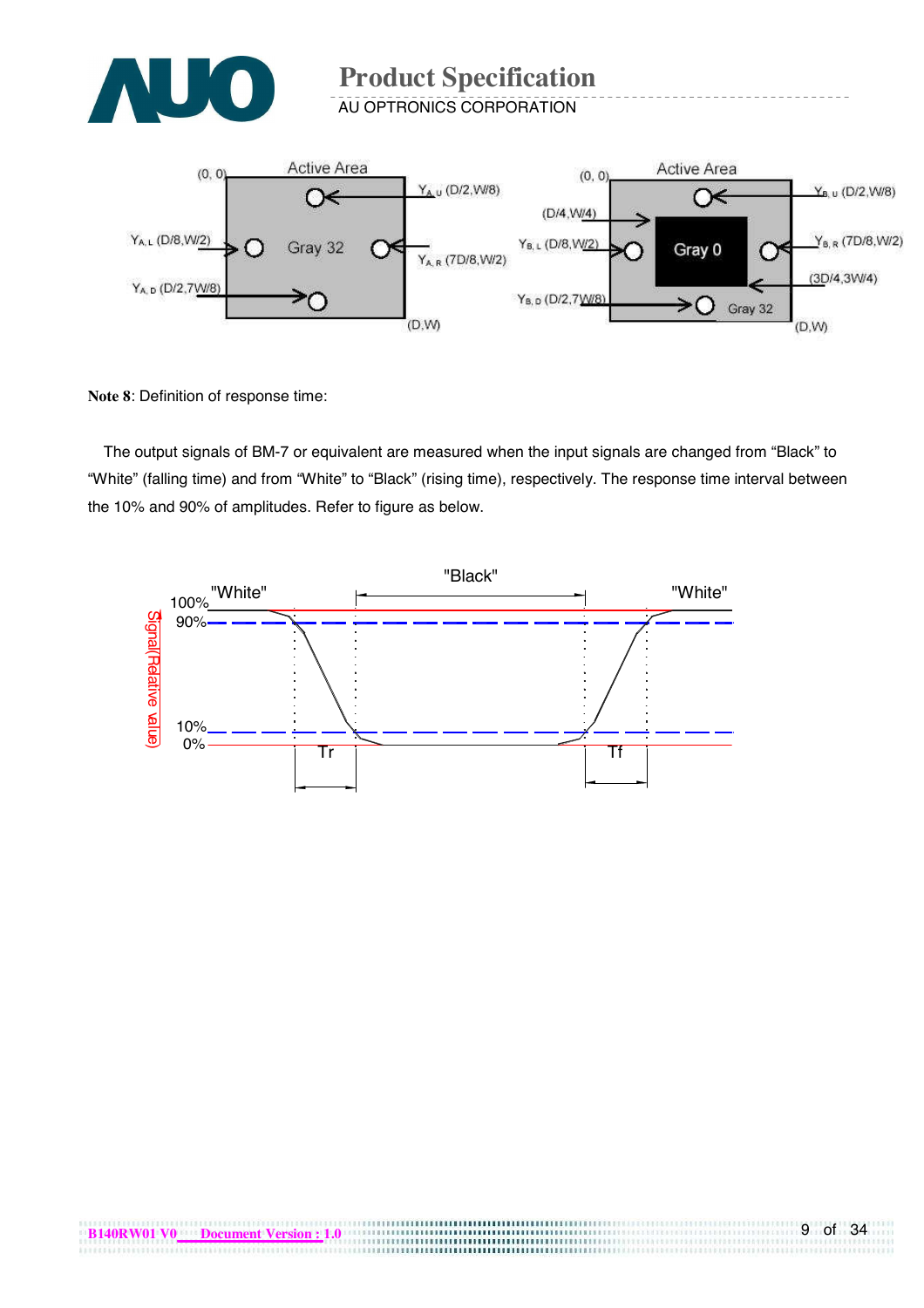

AU OPTRONICS CORPORATION

#### **Note 9**. Definition of viewing angle

Viewing angle is the measurement of contrast ratio  $\geq$  10, at the screen center, over a 180° horizontal an d 180° vertical range (off-normal viewing angles). Th e 180° viewing angle range is broken down as follow s; 90° ( $\theta$ ) horizontal left and right and 90° ( $\Phi$ ) vertical, high (up) and low (down). The measurement direction is typically perpendicular to the display surface with the screen rotated about its center to develop the desired measurement viewing angle.

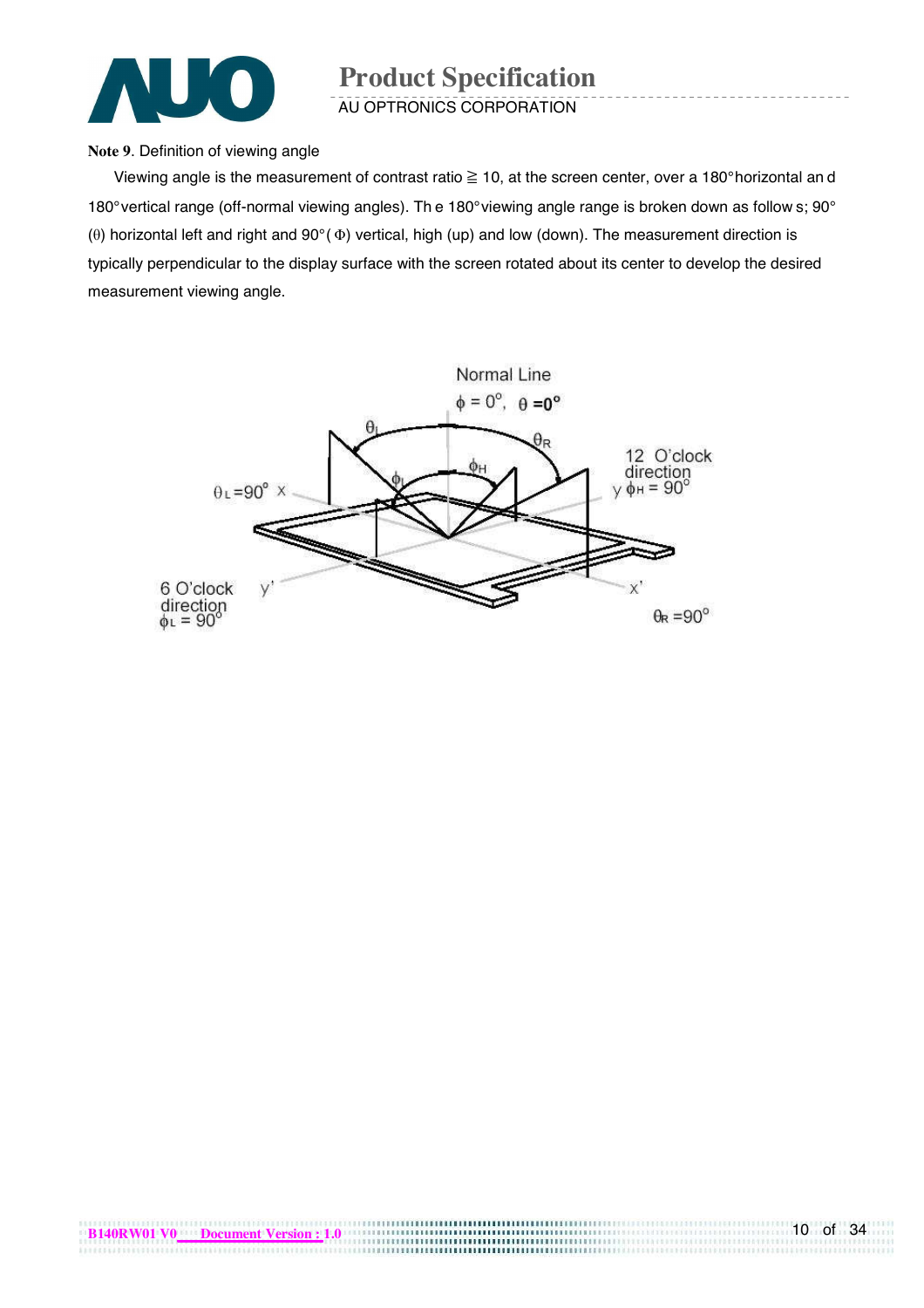

AU OPTRONICS CORPORATION

### **3. Functional Block Diagram**

The following diagram shows the functional block of the 14.0 inches wide Color TFT/LCD 40 Pin one channel Module

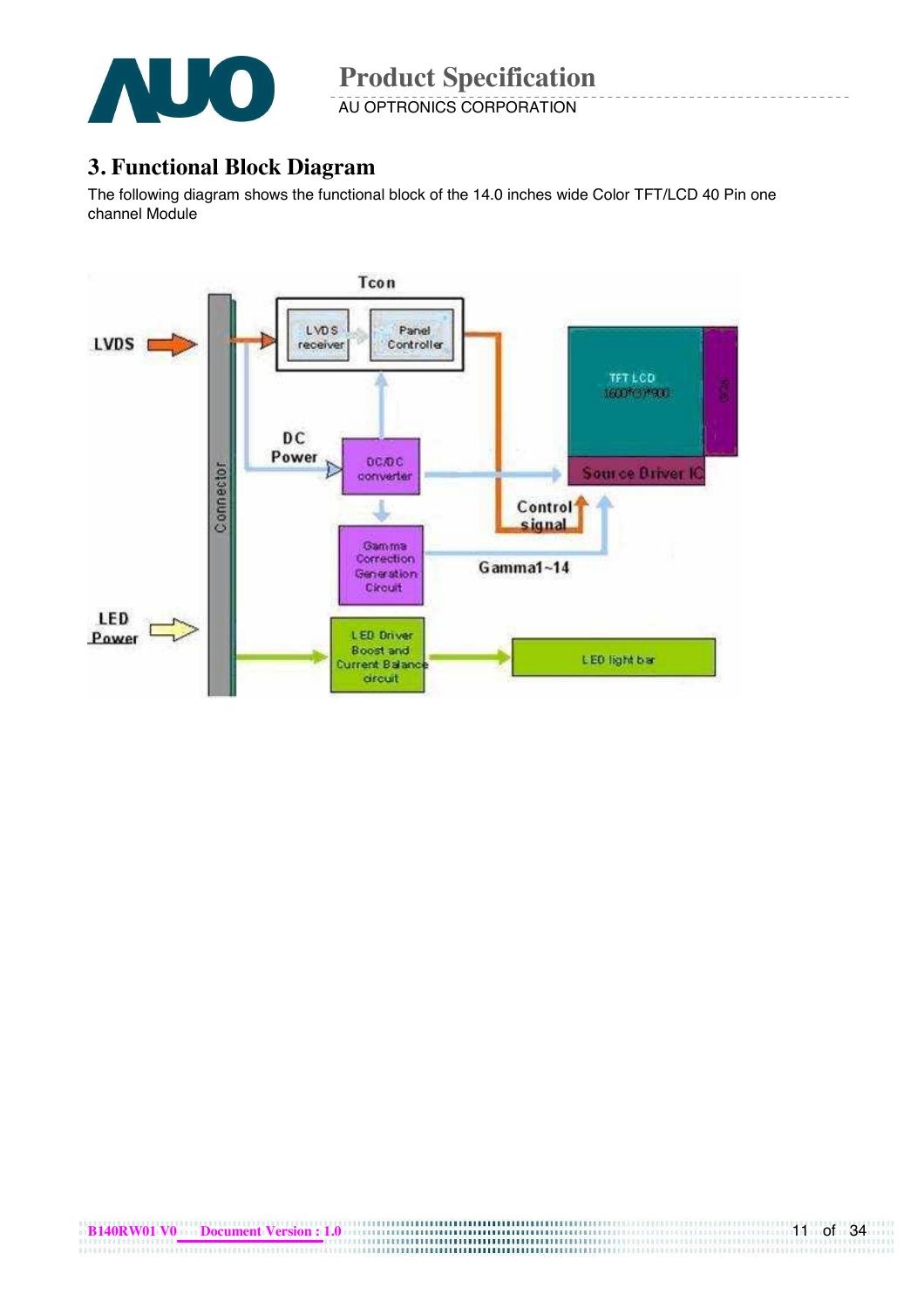

AU OPTRONICS CORPORATION

### **4. Absolute Maximum Ratings**

An absolute maximum rating of the module is as following:

#### **4.1 Absolute Ratings of TFT LCD Module**

| Item                    | Svmbol | Min  | Max  | Unit   | onditions. |
|-------------------------|--------|------|------|--------|------------|
| Logic/LCD Drive Voltage | Vin    | ن.∪- | +4.0 | [Volt] | Note       |

#### **4.2 Absolute Ratings of Environment**

|                              | . .           |       |       |                     |                   |
|------------------------------|---------------|-------|-------|---------------------|-------------------|
| <b>Item</b>                  | <b>Symbol</b> | Min   | Max   | Unit                | <b>Conditions</b> |
| <b>Operating Temperature</b> | TOP           |       | $+50$ | [°C]                | Note 4            |
| <b>Operation Humidity</b>    | <b>HOP</b>    |       | 95    | [%RH]               | Note 4            |
| Storage Temperature          | TST           | $-20$ | $+60$ | [°C]                | Note 4            |
| <b>Storage Humidity</b>      | <b>HST</b>    |       | 95    | $N$ <sub>6</sub> RH | Note 4            |

Note 1: At Ta  $(25^{\circ}C)$ 

Note 2: Permanent damage to the device may occur if exceed maximum values

Note 3: LED specification refer to section 5.2

Note 4: For quality performance, please refer to AUO IIS (Incoming Inspection Standard).

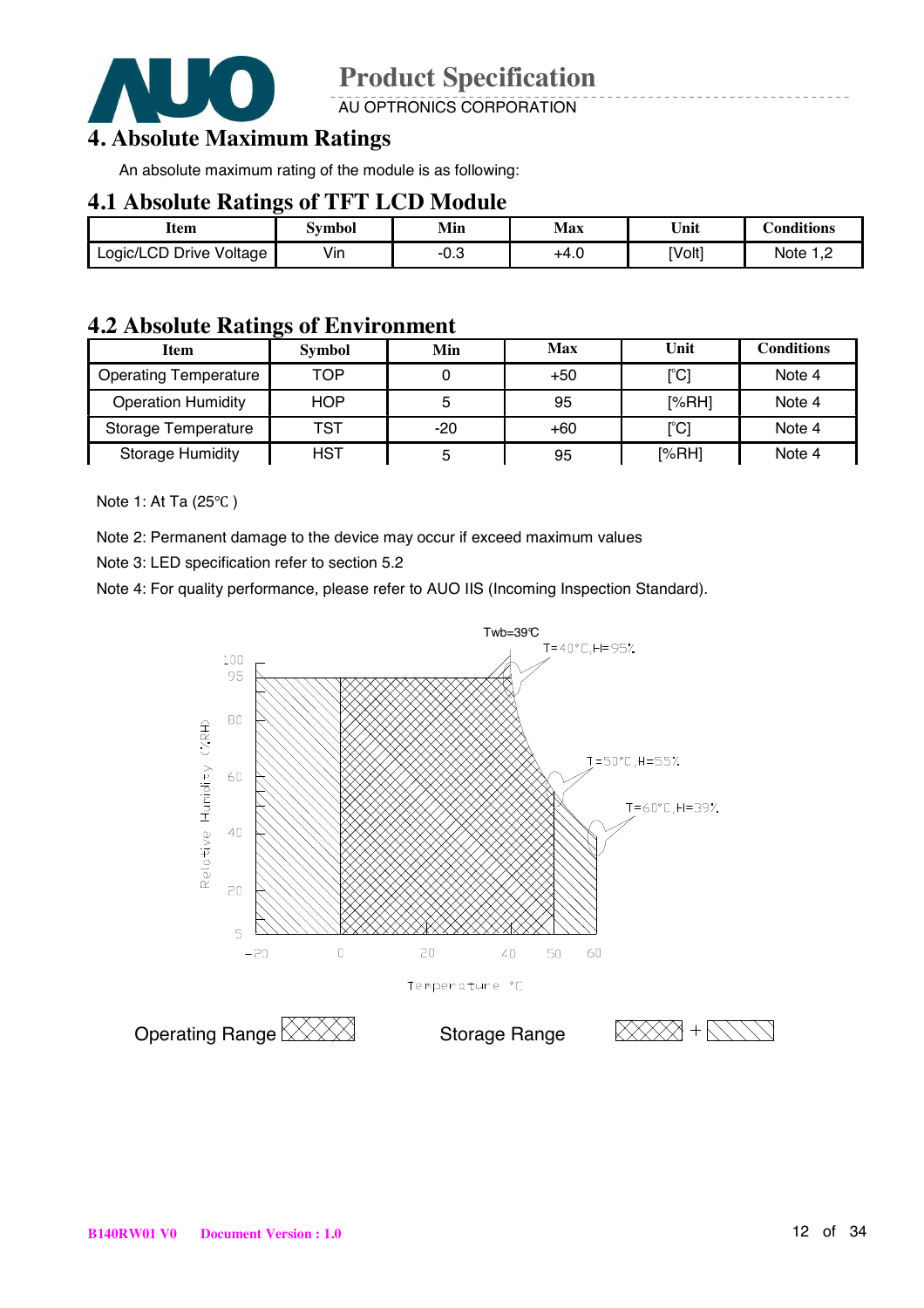AU OPTRONICS CORPORATION



#### **5.1 TFT LCD Module**

#### **5.1.1 Power Specification**

Input power specifications are as follows;

The power specification are measured under 25°C and frame frenquency under 60Hz

| <b>Symble</b> | <b>Parameter</b>                                      | Min | <b>Typ</b> | <b>Max</b> | <b>Units</b>  | <b>Note</b> |
|---------------|-------------------------------------------------------|-----|------------|------------|---------------|-------------|
| <b>VDD</b>    | Logic/LCD Drive<br>Voltage                            | 3.0 | 3.3        | 3.6        | [Volt]        |             |
| <b>PDD</b>    | <b>VDD Power</b>                                      |     |            | 1.5        | [Watt]        | Note 1      |
| <b>IDD</b>    | <b>IDD Current</b>                                    |     |            | 454        | [mA]          | Note 1      |
| <b>IRush</b>  | <b>Inrush Current</b>                                 |     |            | 2000       | [mA]          | Note 2      |
| <b>VDDrp</b>  | Allowable<br>Logic/LCD Drive<br><b>Ripple Voltage</b> |     |            | 100        | [mV]<br>$p-p$ |             |

Note 1: Maximum Measurement Condition Black Pattern at 3.3V driving voltage.  $(P_{\text{max}}=V_{3.3} \times I_{\text{black}})$ 

Note 2 Measure Condition

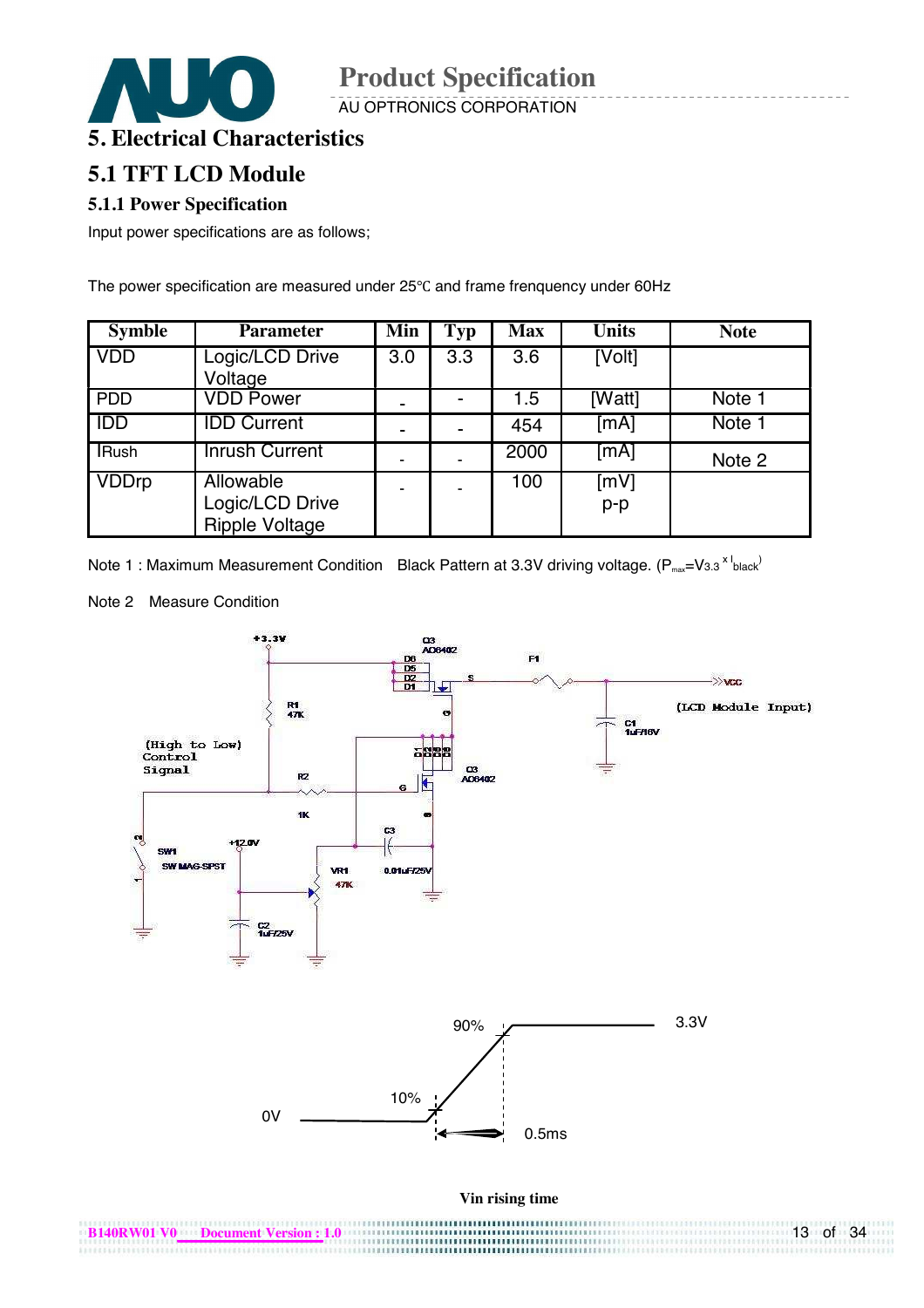

AU OPTRONICS CORPORATION

#### **5.1.2 Signal Electrical Characteristics**

Input signals shall be low or High-impedance state when VDD is off.

Signal electrical characteristics are as follows;

| <b>Parameter</b>                                  | <b>Condition</b>                                        | Min    | <b>Max</b> | Unit |
|---------------------------------------------------|---------------------------------------------------------|--------|------------|------|
| $\bm{\mathsf{V}}_{\scriptscriptstyle{\text{th}}}$ | <b>Differential Input High</b><br>Threshold (Vcm=+1.2V) |        | 100        | [mV] |
| $\mathsf{V}_{\scriptscriptstyle \mathsf{t}}$      | <b>Differential Input Low</b><br>Threshold (Vcm=+1.2V)  | $-100$ |            | [mV] |
| $\mathsf{V}_{\text{\tiny{ID}}}$                   | Differential Input<br>Voltage                           | 100    |            | [mV] |
| $V_{\text{cm}}$                                   | Differential Input<br>Common Mode Voltage               | 0.05   | 1.9        | [V]  |

Note: LVDS Signal Waveform

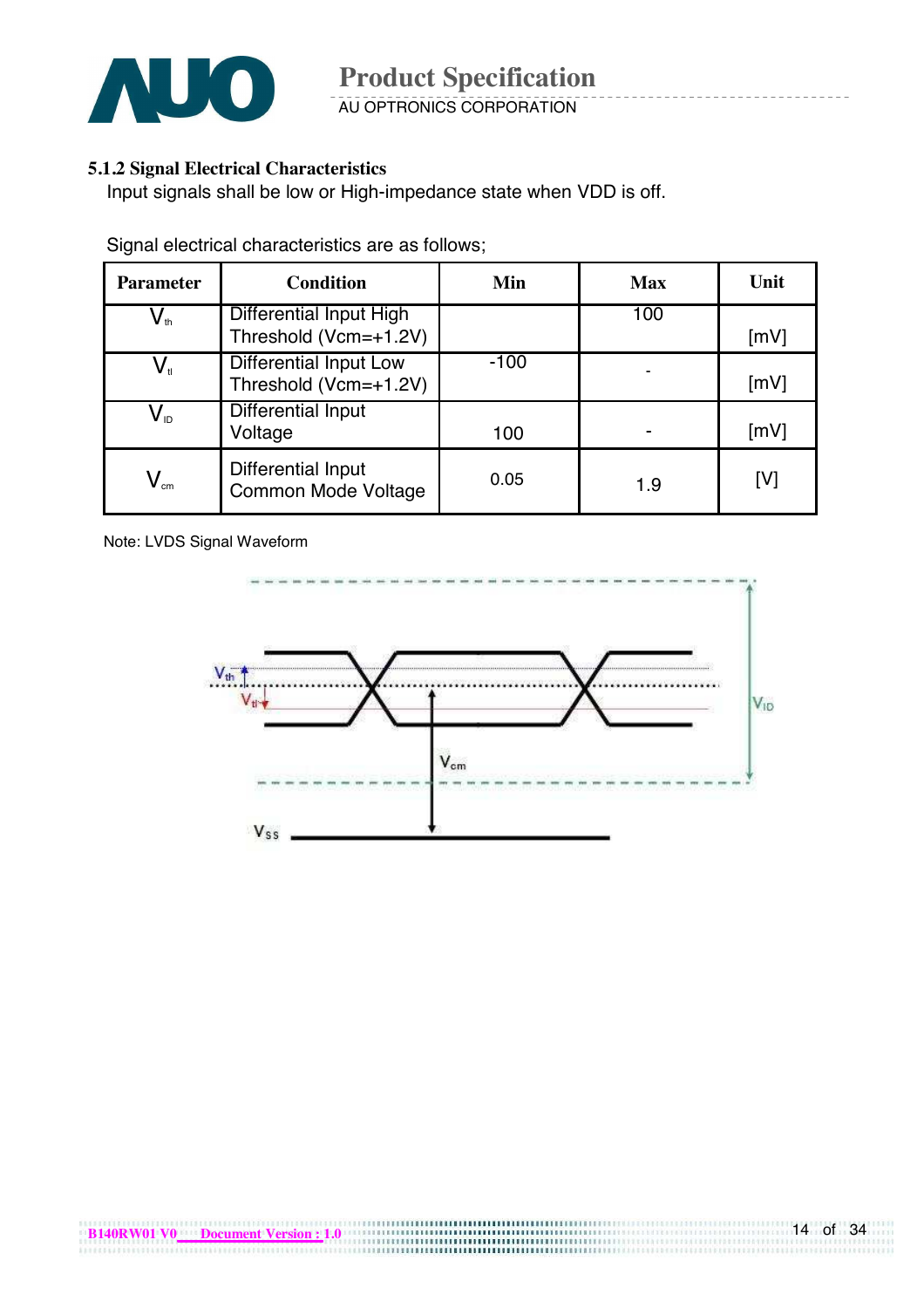

#### **5.2.1 LED characteristics**

| <b>Parameter</b>                      | <b>Symbol</b> | Min   | Typ                      | <b>Max</b>               | <b>Units</b> | <b>Condition</b>                  |
|---------------------------------------|---------------|-------|--------------------------|--------------------------|--------------|-----------------------------------|
| <b>Backlight Power</b><br>Consumption | <b>PLED</b>   | -     | $\sim$                   | 3.67                     | [Watt]       | (Ta=25°C), Note 1<br>$Vin = 12V$  |
| <b>LED Life-Time</b>                  | N/A           | 15000 | $\overline{\phantom{0}}$ | $\overline{\phantom{0}}$ | Hour         | Ta=25°C), Note 2<br>$I_F = 20$ mA |

Note 1: Calculator value for reference P<sub>LED</sub> = VF (Normal Distribution) \* IF (Normal Distribution) / Efficiency **Note 2:** The LED life-time define as the estimated time to 50% degradation of initial luminous.

#### **5.2.2 Backlight input signal characteristics**

**B140RW01 V0** Document Version : 1.0

| <b>Parameter</b>                             | <b>Symbol</b>  | Min              | <b>Typ</b> | <b>Max</b> | <b>Units</b> | <b>Remark</b>          |
|----------------------------------------------|----------------|------------------|------------|------------|--------------|------------------------|
| <b>LED Power Supply</b>                      | VLED           | 6.0              | 12.0       | 21.0       | [Volt]       |                        |
| <b>LED Enable Input</b><br><b>High Level</b> | <b>VLED_EN</b> | $\overline{2.5}$ |            | 5.5        | [Volt]       |                        |
| <b>LED Enable Input</b><br>Low Level         |                |                  | -          | 0.8        | [Volt]       | Define as              |
| <b>PWM Logic Input</b><br><b>High Level</b>  | <b>VPWM EN</b> | 2.5              |            | 5.5        | [Volt]       | Connector<br>Interface |
| <b>PWM Logic Input</b><br>Low Level          |                |                  |            | 0.8        | [Volt]       | $(Ta=25^{\circ}C)$     |
| <b>PWM Input Frequency</b>                   | <b>FPWM</b>    | 100              |            | 20K        | Hz           |                        |
| <b>PWM Duty Ratio</b>                        | Duty           | 5                | --         | 100        | %            |                        |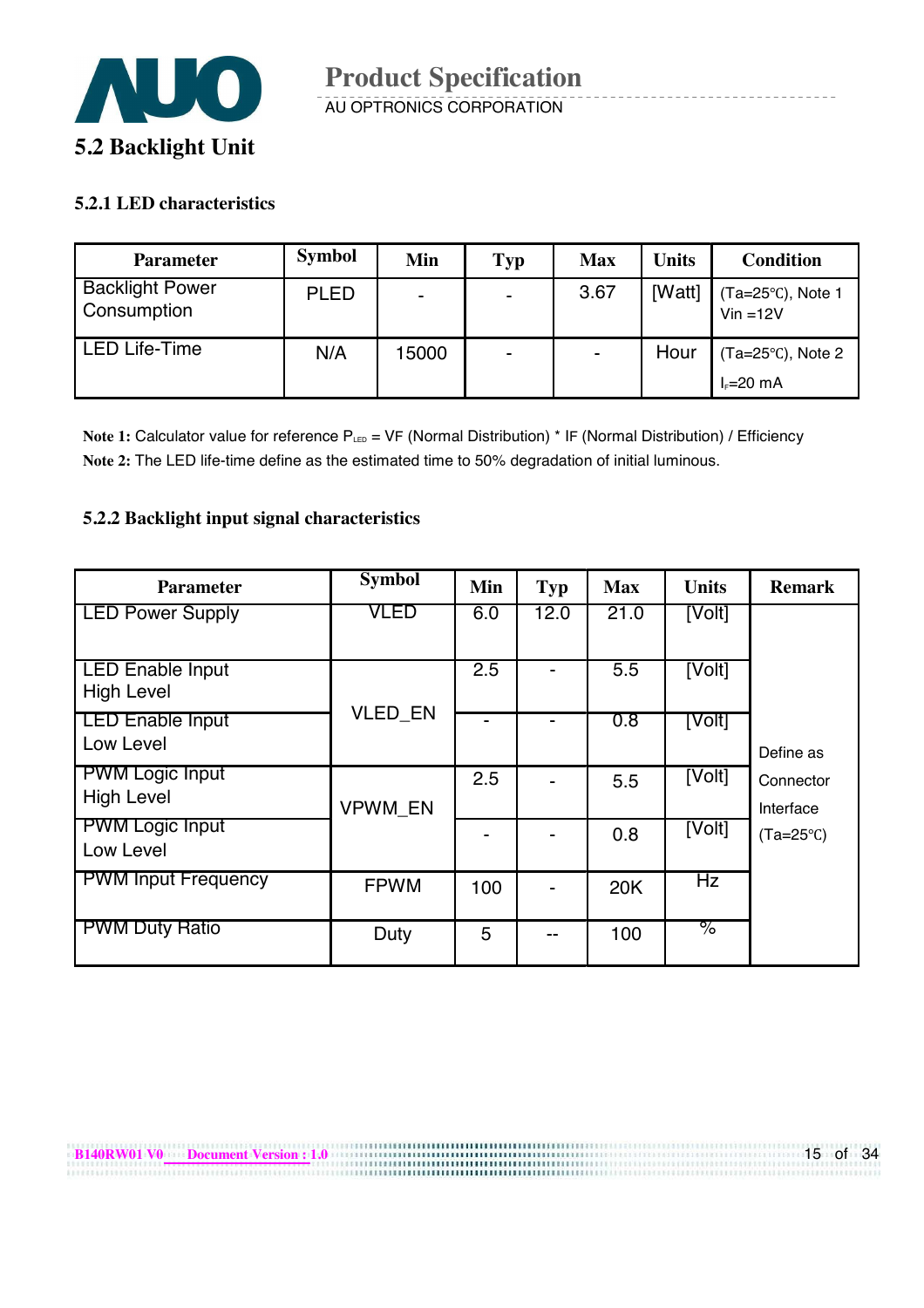

**Product Specification**  AU OPTRONICS CORPORATION

# **6. Signal Interface Characteristic**

#### **6.1 Pixel Format Image**

Following figure shows the relationship of the input signals and LCD pixel format.

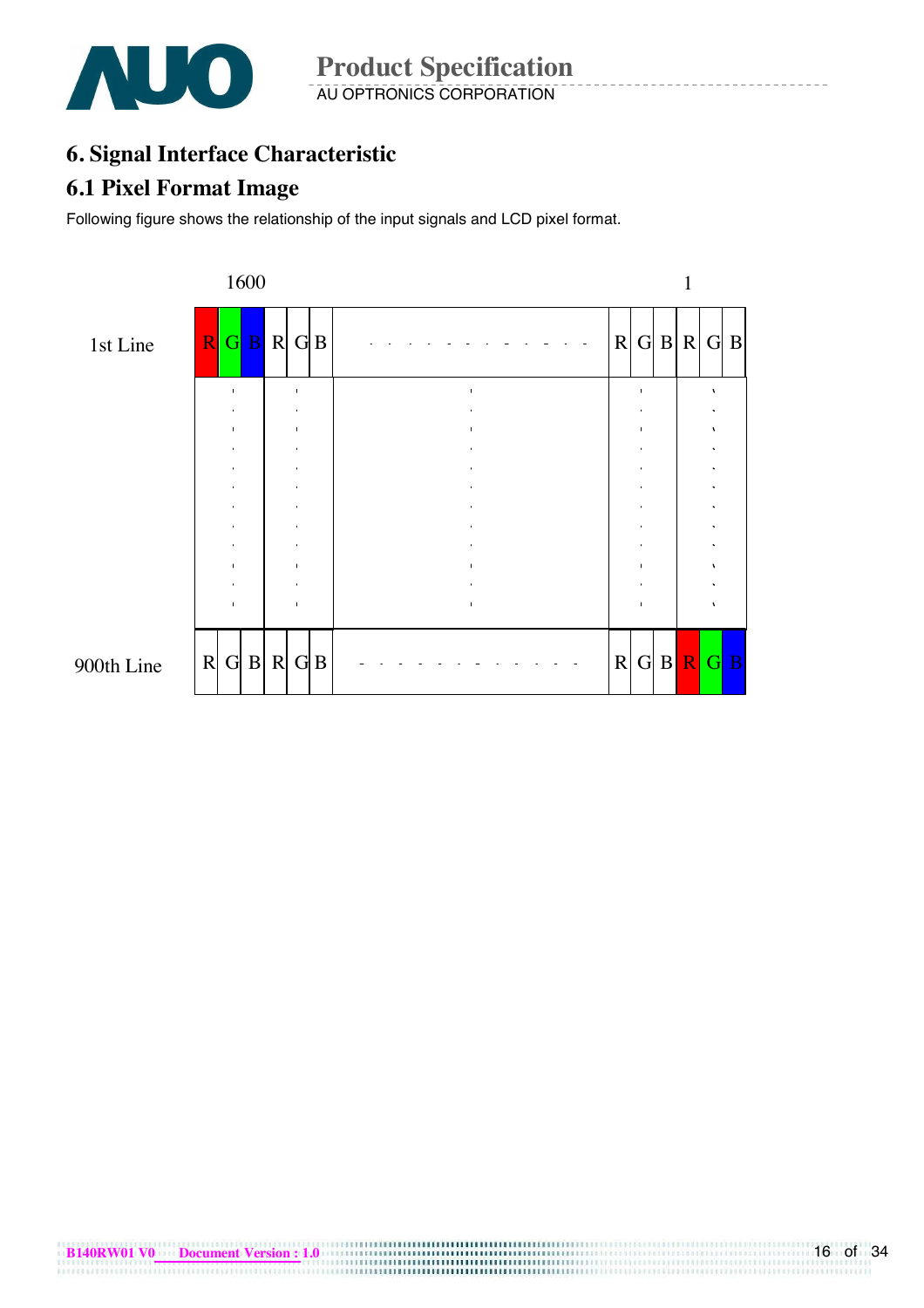

**Product Specification**  AU OPTRONICS CORPORATION

# **6.2 The Input Data Format**



| <b>Signal Name</b> | <b>Description</b>     |                                                  |
|--------------------|------------------------|--------------------------------------------------|
| R <sub>5</sub>     | Red Data 5 (MSB)       | Red-pixel Data                                   |
| R <sub>4</sub>     | Red Data 4             | Each red pixel's brightness data consists of     |
| R <sub>3</sub>     | Red Data 3             | these 6 bits pixel data.                         |
| R <sub>2</sub>     | Red Data 2             |                                                  |
| R1                 | Red Data 1             |                                                  |
| R <sub>0</sub>     | Red Data 0 (LSB)       |                                                  |
|                    | Red-pixel Data         |                                                  |
| $\overline{G5}$    | Green Data 5 (MSB)     | Green-pixel Data                                 |
| G4                 | Green Data 4           | Each green pixel's brightness data consists of   |
| G <sub>3</sub>     | Green Data 3           | these 6 bits pixel data.                         |
| G <sub>2</sub>     | Green Data 2           |                                                  |
| G <sub>1</sub>     | Green Data 1           |                                                  |
| G <sub>0</sub>     | Green Data 0 (LSB)     |                                                  |
|                    | Green-pixel Data       |                                                  |
| B5                 | Blue Data 5 (MSB)      | <b>Blue-pixel Data</b>                           |
| <b>B4</b>          | <b>Blue Data 4</b>     | Each blue pixel's brightness data consists of    |
| B <sub>3</sub>     | <b>Blue Data 3</b>     | these 6 bits pixel data.                         |
| <b>B2</b>          | <b>Blue Data 2</b>     |                                                  |
| <b>B1</b>          | <b>Blue Data 1</b>     |                                                  |
| B <sub>0</sub>     | Blue Data 0 (LSB)      |                                                  |
|                    | <b>Blue-pixel Data</b> |                                                  |
| <b>RxCLKIN</b>     | Data Clock             | The signal is used to strobe the pixel           |
|                    | data and               |                                                  |
|                    |                        | DE signals. All pixel data shall be valid at the |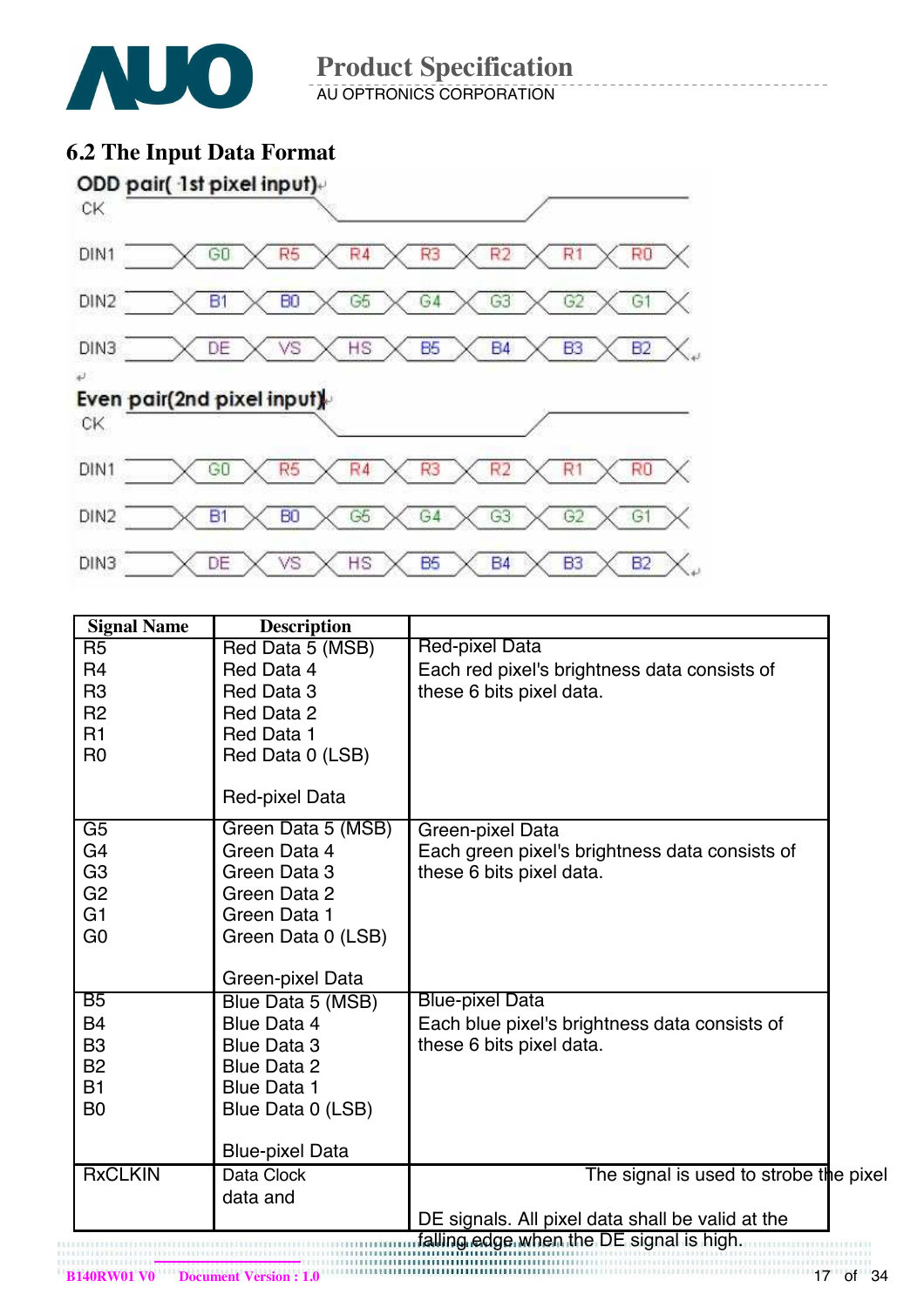

AU OPTRONICS CORPORATION

| DE        | <b>Display Timing</b> | This signal is strobed at the falling edge of<br>RxCLKIN. When the signal is high, the pixel<br>data shall be valid to be displayed. |
|-----------|-----------------------|--------------------------------------------------------------------------------------------------------------------------------------|
| <b>VS</b> | <b>Vertical Sync</b>  | The signal is synchronized to RxCLKIN.                                                                                               |
| HS        | Horizontal Sync       | The signal is synchronized to RxCLKIN.                                                                                               |

Note: Output signals from any system shall be low or High-impedance state when VDD is off.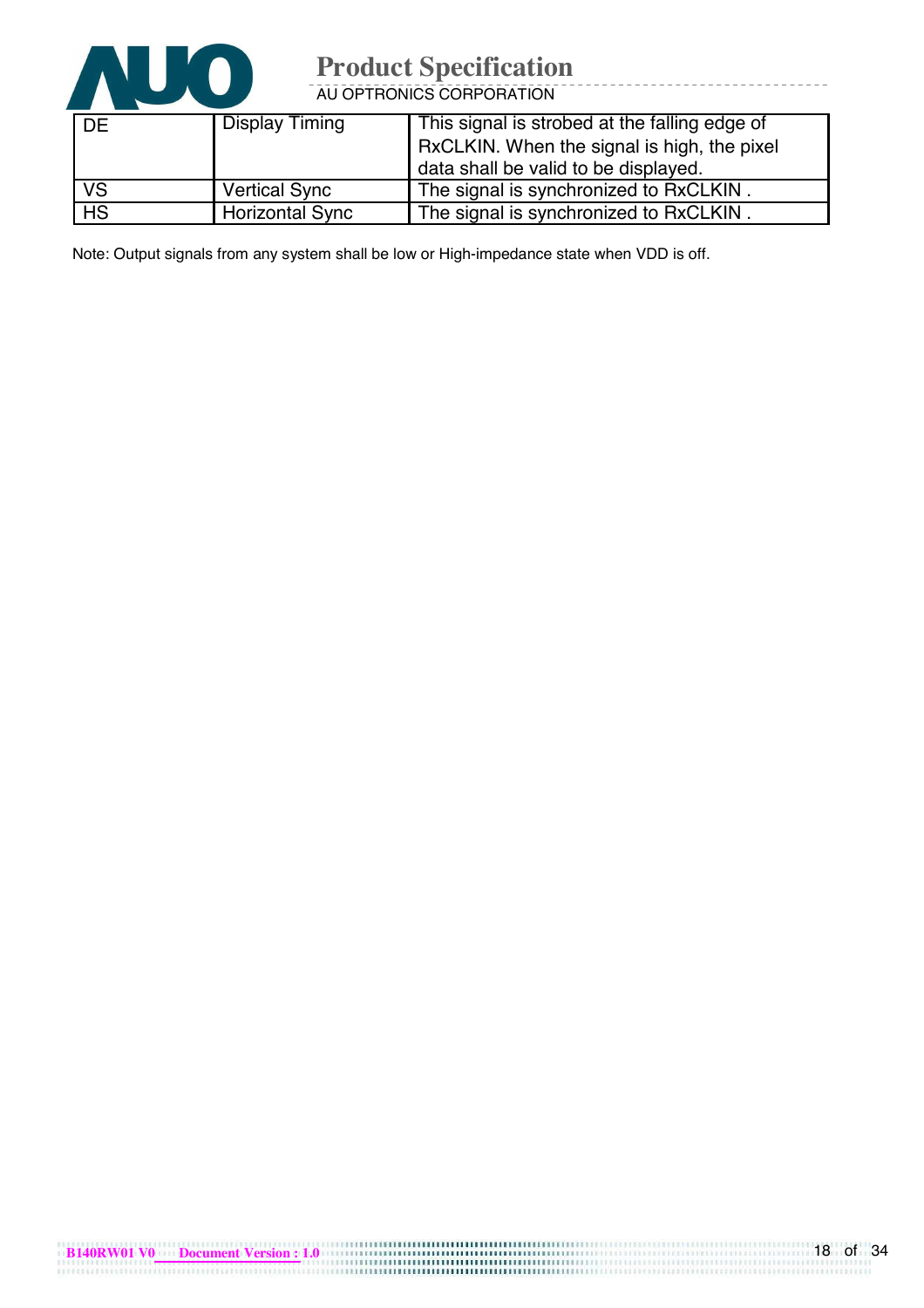

### **6.3 Integration Interface Requirement**

#### **6.3.1 Connector Description**

Physical interface is described as for the connector on module.

These connectors are capable of accommodating the following signals and will be following components.

| <b>Connector Name / Designation</b> | <b>For Signal Connector</b>              |
|-------------------------------------|------------------------------------------|
| Manufacturer                        | <b>IPEX</b> or Compatiable               |
| Type / Part Number                  | IPEX 20455-040E-12A or Compatiable       |
| Mating Housing/Part Number          | <b>IPEX 20453-040T-11 or Compatiable</b> |

#### **6.3.2 Pin Assignment**

LVDS is a differential signal technology for LCD interface and high speed data transfer device.

| PIN NO         | Symbol            | Function                                                                               |
|----------------|-------------------|----------------------------------------------------------------------------------------|
| $\mathbf{1}$   | DIAG_LOOP         | Diag pin for Dell testing. Pin 1 & 34 must be connected together on the inverter board |
| $\mathbf{2}$   | <b>VDD</b>        | Power Supply, 3.3 V (typical)                                                          |
| 3              | <b>VDD</b>        | Power Supply, 3.3 V (typical)                                                          |
| 4              | <b>V EEDID</b>    | DDC 3.3V power                                                                         |
| 5              | <b>TEST</b>       | Panel Self Test                                                                        |
| 6              | <b>CIK EEDID</b>  | <b>DDC Clock</b>                                                                       |
| $\overline{7}$ | <b>DATA EEDID</b> | <b>DDC</b> Data                                                                        |
| 8              | Odd_Rin0-         | - LVDS differential data input (R0-R5, G0) (odd pixels)                                |
| 9              | Odd_Rin0+         | + LVDS differential data input (R0-R5, G0) (odd pixels)                                |
| 10             | <b>VSS</b>        | Ground - Shield                                                                        |
| 11             | Odd Rin1-         | - LVDS differential data input (G1-G5, B0-B1) (odd pixels)                             |
| 12             | Odd_Rin1+         | + LVDS differential data input (G1-G5, B0-B1) (odd pixels)                             |
| 13             | <b>VSS</b>        | Ground - Shield                                                                        |
| 14             | Odd Rin2-         | - LVDS differential data input (B2-B5, HS, VS, DE) (odd pixels)                        |
| 15             | Odd Rin2+         | + LVDS differential data input (B2-B5, HS, VS, DE) (odd pixels)                        |
| 16             | <b>VSS</b>        | Ground - Shield                                                                        |
| 17             | Odd_ClkIN-        | - LVDS differential clock input (odd pixels)                                           |
| 18             | Odd_ClkIN+        | + LVDS differential clock input (odd pixels)                                           |
| 19             | <b>VSS</b>        | Ground - Shield                                                                        |
| 20             | Even_Rin0-        | - LVDS differential data input (R0-R5, G0) (even pixels)                               |
| 21             | Even_Rin0+        | + LVDS differential data input (R0-R5, G0) (even pixels)                               |
| 22             | <b>VSS</b>        | Ground - Shield                                                                        |

**B140RW01 V0** Document Version : 1.0 19 of 34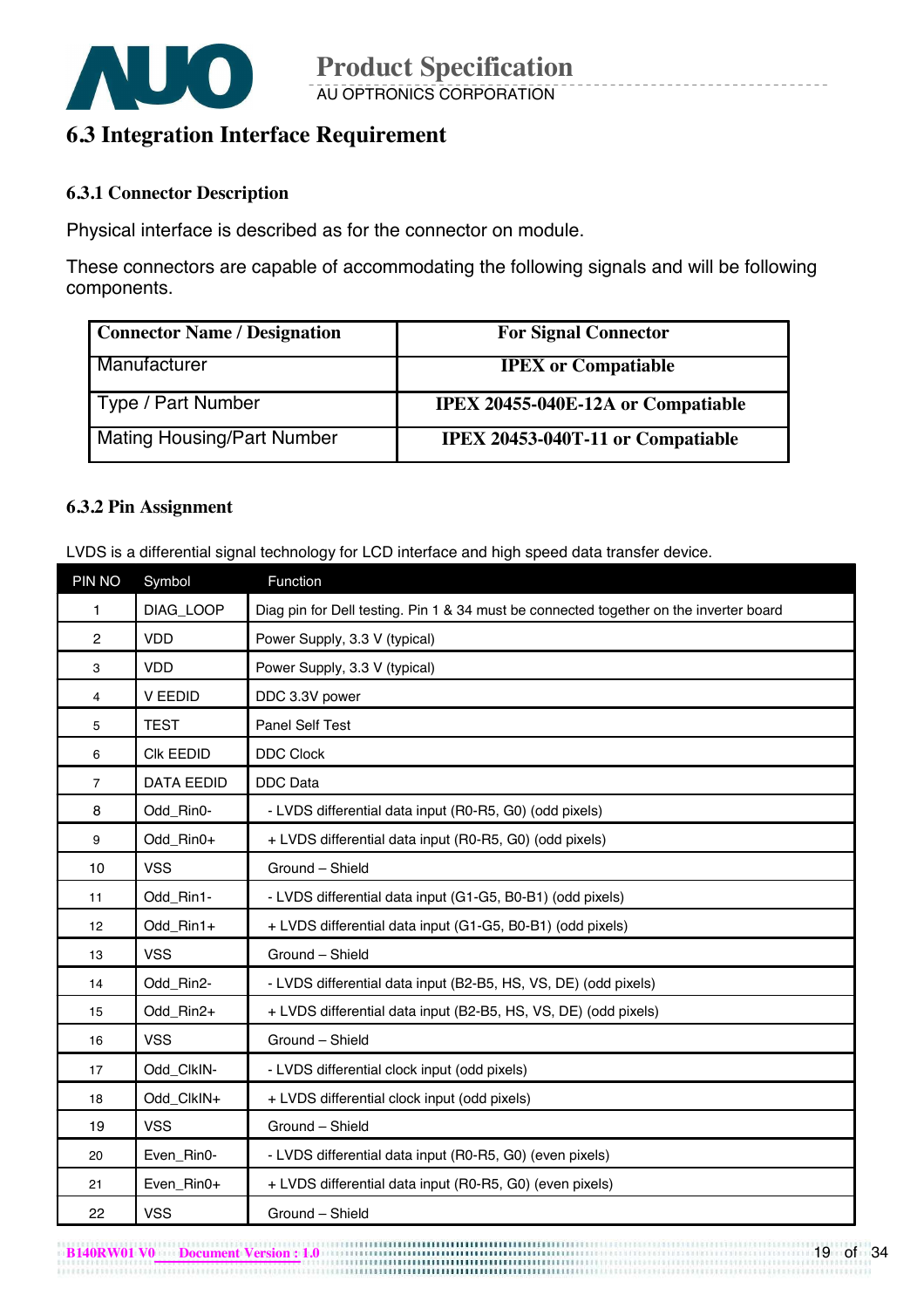

AU OPTRONICS CORPORATION

| 23 | Even_Rin1-     | - LVDS differential data input (G1-G5, B0-B1) (even pixels)                            |
|----|----------------|----------------------------------------------------------------------------------------|
| 24 | Even_Rin1+     | + LVDS differential data input (G1-G5, B0-B1) (even pixels)                            |
| 25 | <b>VSS</b>     | Ground - Shield                                                                        |
| 26 | Even_Rin2-     | - LVDS differential data input (B2-B5, HS, VS, DE) (even pixels)                       |
| 27 | Even_Rin2+     | + LVDS differential data input (B2-B5, HS, VS, DE) (even pixels)                       |
| 28 | <b>VSS</b>     | Ground - Shield                                                                        |
| 29 | Even_ClkIN-    | - LVDS differential clock input (even pixels)                                          |
| 30 | Even_ClkIN+    | + LVDS differential clock input (even pixels)                                          |
| 31 | <b>VSSLED</b>  | Ground - LED                                                                           |
| 32 | <b>VSSLED</b>  | Ground - LED                                                                           |
| 33 | <b>VSSLED</b>  | Ground - LED                                                                           |
| 34 | DIAG_LOOP      | Diag pin for Dell testing. Pin 1 & 34 must be connected together on the inverter board |
| 35 | <b>PWM</b>     | System PWM Signal Input (+3.3V Swing)                                                  |
| 36 | LED_EN         | LED enable pin (+3.3V Input)                                                           |
| 37 | N <sub>C</sub> | <b>NC</b>                                                                              |
| 38 | <b>VDDLED</b>  | 7.5V - 21V LED power                                                                   |
| 39 | VDDLED         | 7.5V - 21V LED power                                                                   |
| 40 | <b>VDDLED</b>  | $7.5V - 21V$ LED power                                                                 |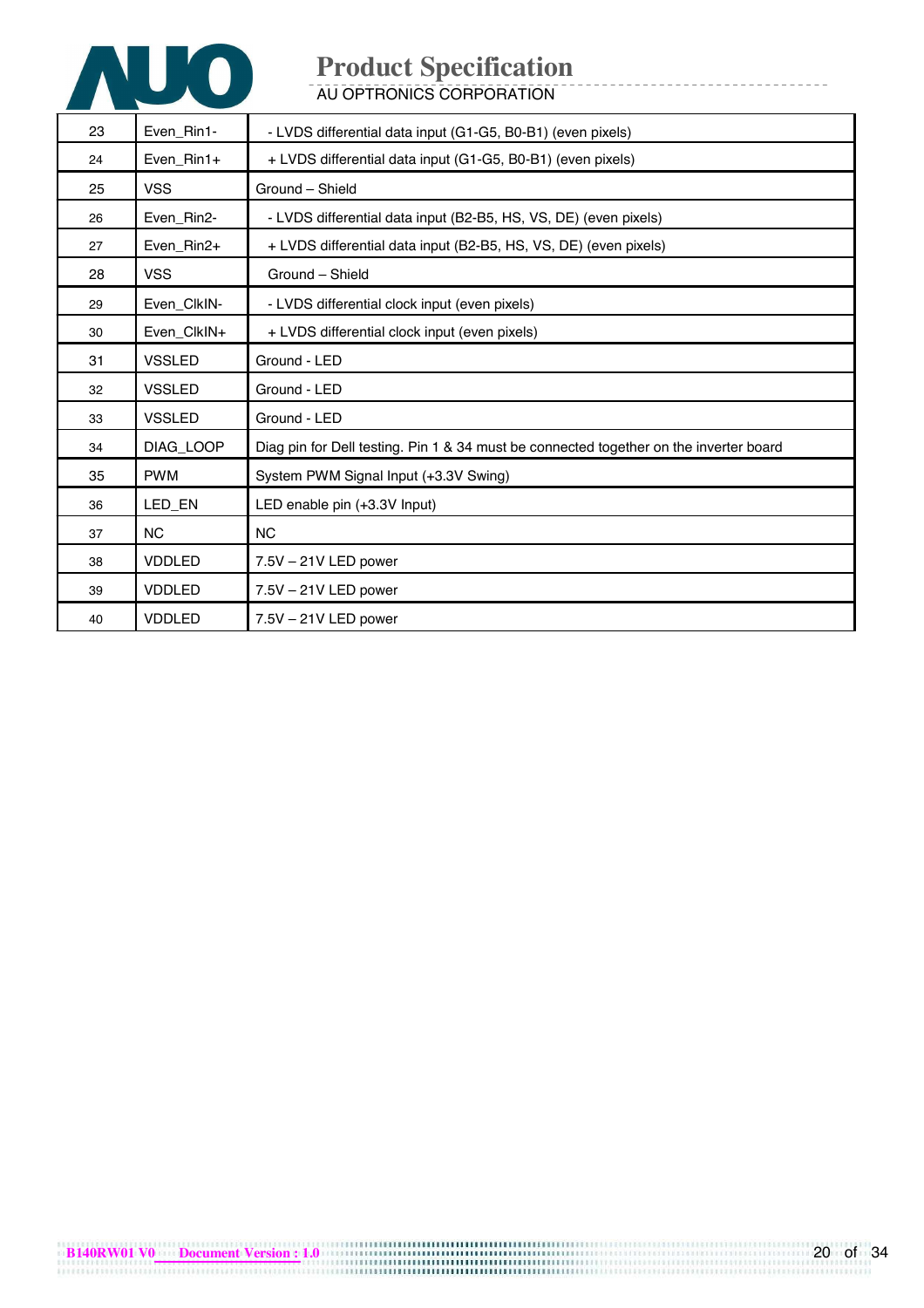

AU OPTRONICS CORPORATION



Note1: Input signals shall be low or High-impedance state when VDD is off.

## **6.4 Interface Timing**

#### **6.4.1 Timing Characteristics**

Basically, interface timings should match the 1600x900 /60Hz manufacturing guide line timing.

| <b>Parameter</b>                    |                 | <b>Symbol</b>     | Min. | Typ. | Max.  | Unit          |
|-------------------------------------|-----------------|-------------------|------|------|-------|---------------|
| <b>Frame Rate</b>                   |                 |                   |      | 60   | -     | $\mathbf{Hz}$ |
| <b>Clock frequency</b>              |                 | $1/T$ Clock       | 20   | 53   | 85    | <b>MHz</b>    |
|                                     | <b>Period</b>   | $T_{\nu}$         | 908  | 912  | 2047  |               |
| <b>Vertical</b><br><b>Section</b>   | Active          | $T_{VD}$          | 900  |      | TLine |               |
|                                     | <b>Blanking</b> | $T_{VB}$          | 8    | 12   |       |               |
|                                     | <b>Period</b>   | ${\bf T}_{\rm H}$ | 830  | 965  | 1024  |               |
| <b>Horizontal</b><br><b>Section</b> | <b>Active</b>   | $T_{HD}$          |      | 800  |       | TClock        |
|                                     | <b>Blanking</b> | $T_{HB}$          | 30   | 165  | ۰     |               |

Note : DE mode only

#### **6.4.2 Timing diagram**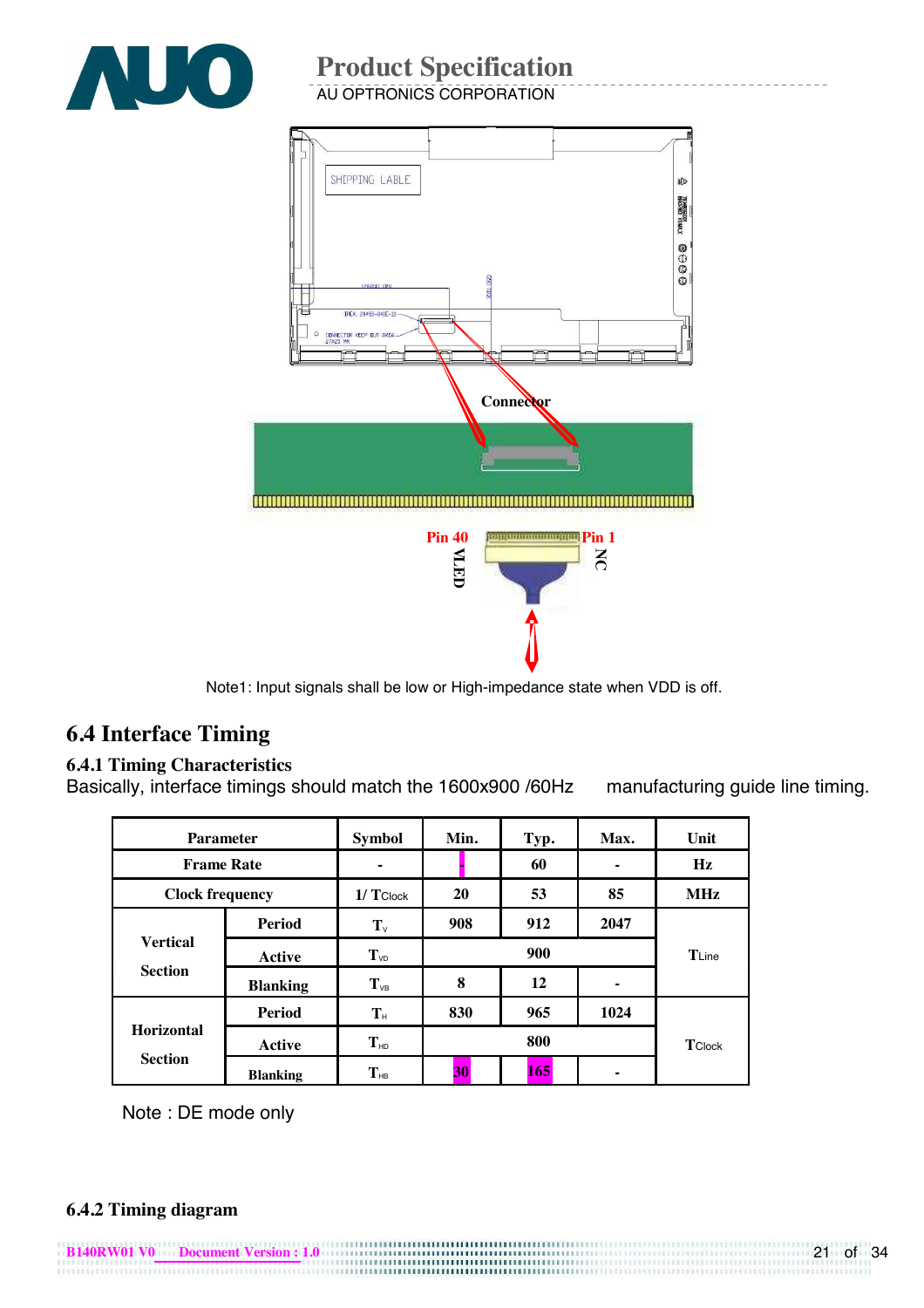

#### **Product Specification**  AU OPTRONICS CORPORATION

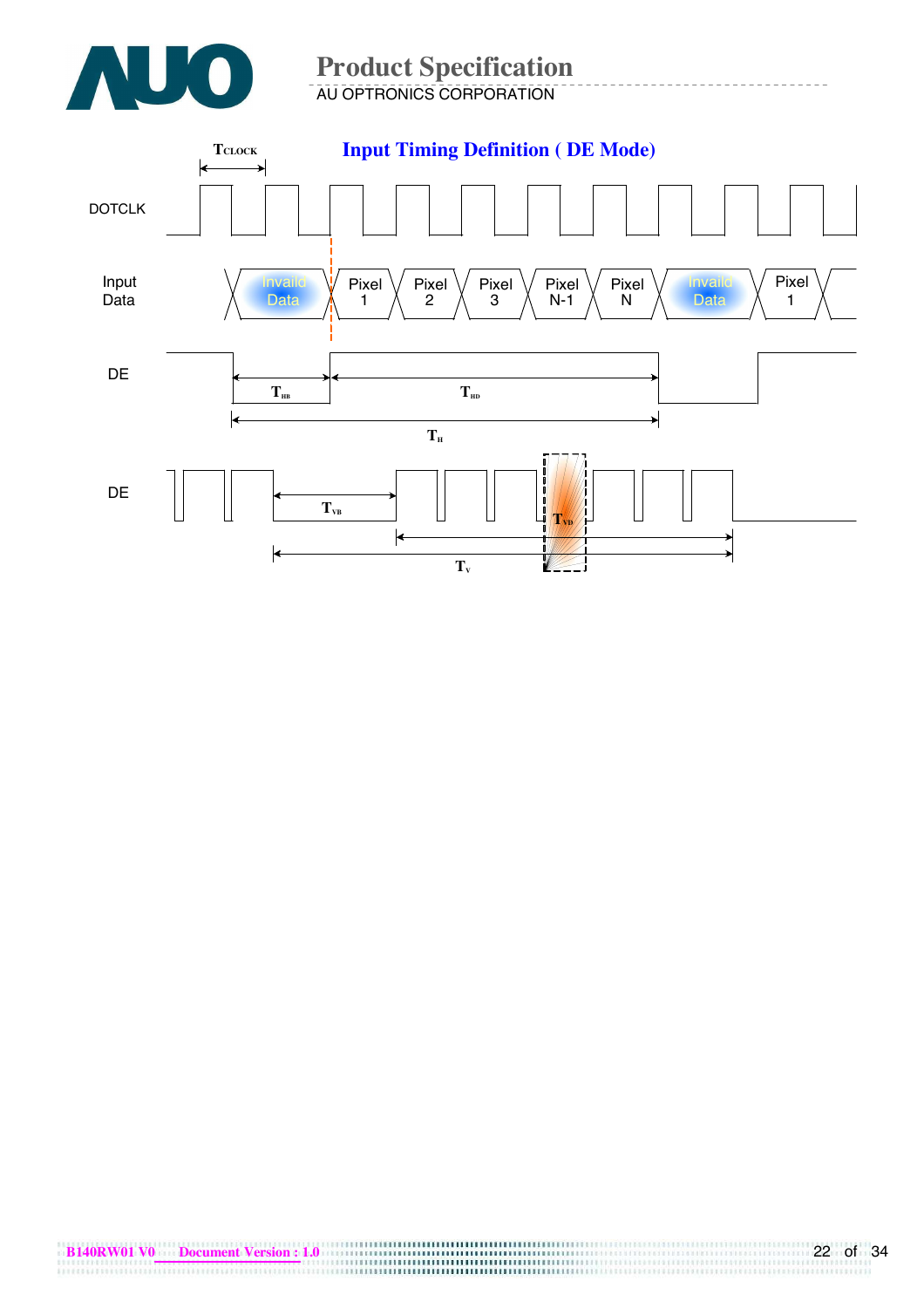

#### **6.5 Power ON/OFF Sequence**

Power on/off sequence is as follows. Interface signals and LED on/off sequence are also shown in the chart. Signals from any system shall be Hi-Z state or low level when VDD is off



| <b>Power Sequence Timing</b> |                 |      |                 |              |  |
|------------------------------|-----------------|------|-----------------|--------------|--|
|                              | <b>Value</b>    |      |                 |              |  |
| <b>Parameter</b>             | Min.            | Typ. | Max.            | <b>Units</b> |  |
| <b>T1</b>                    | 0.5             |      | 10              |              |  |
| <b>T2</b>                    | 5               |      | 50              |              |  |
| <b>T3</b>                    | 0.5             |      | 50              |              |  |
| <b>T4</b>                    | 400             |      | ۰               |              |  |
| T <sub>5</sub>               | 200             |      |                 |              |  |
| <b>T6</b>                    | 200             |      |                 |              |  |
| $\mathbf{T} \mathbf{7}$      | 0.5             |      | 10              | ms           |  |
| T8                           | $\overline{10}$ |      |                 |              |  |
| T9                           | 10              |      | ---             |              |  |
| <b>T10</b>                   | 10              |      | ---             |              |  |
| <b>T11</b>                   | 10              |      | ---             |              |  |
| <b>T12</b>                   | 0.5             |      | $\overline{10}$ |              |  |
| <b>T13</b>                   | 5               |      | 50              |              |  |

Note:If T3,T5,T6 couldn't match above specifications, must request T3+T5+T6 > 200ms at least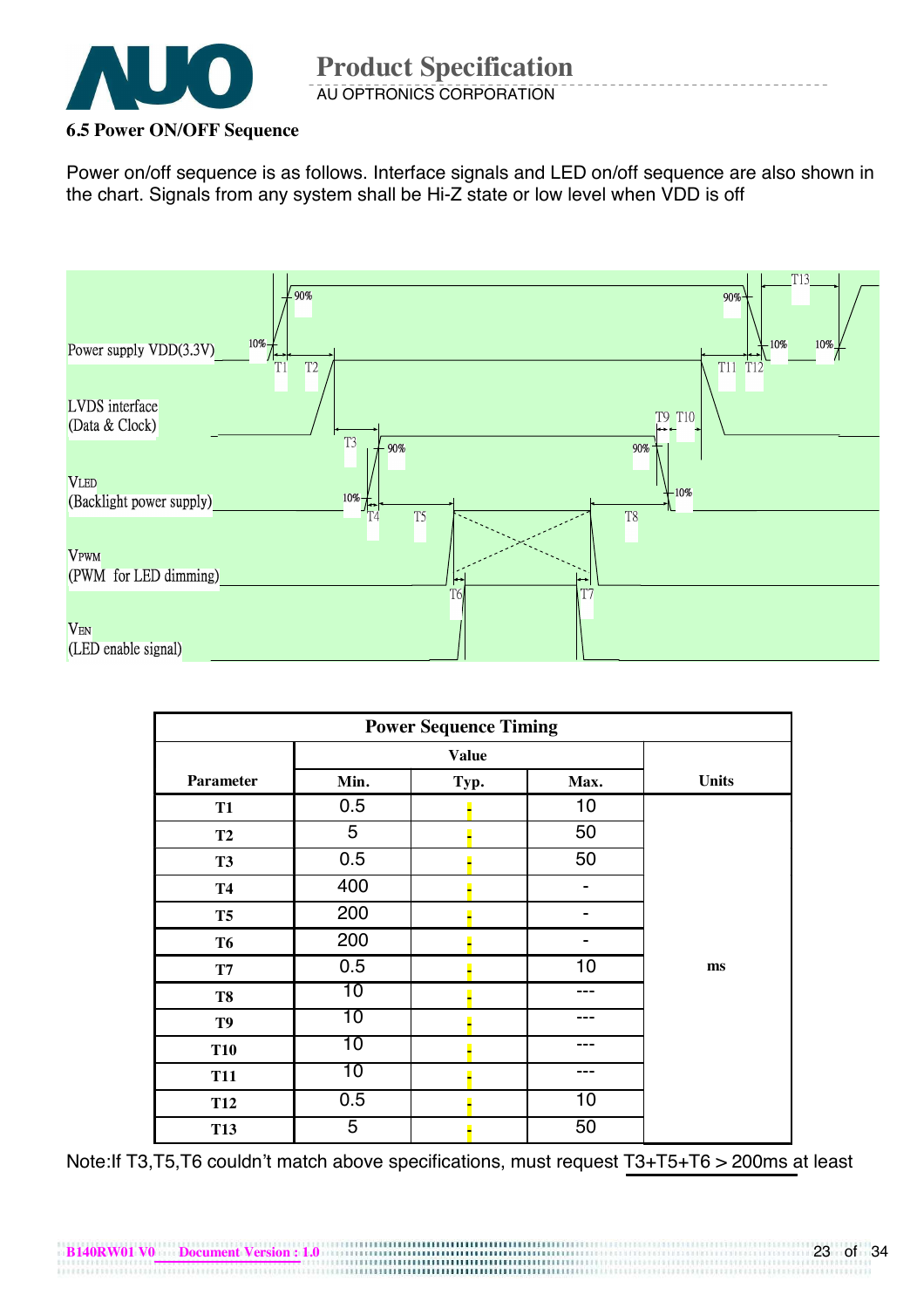

### **7. Panel Reliability Test**

#### **7.1 Vibration Test**

| est Spec: |
|-----------|
|           |

|                     | Test method: Non-Operation     |
|---------------------|--------------------------------|
| Acceleration: 1.5 G |                                |
| Frequency:          | 10 - 500Hz Random              |
| Sweep:              | 30 Minutes each Axis (X, Y, Z) |

#### **7.2 Shock Test**

#### **Test Spec:**

|                   | Test method: Non-Operation          |
|-------------------|-------------------------------------|
|                   | Acceleration: 220 G, Half sine wave |
| Active time: 2 ms |                                     |
| Pulse:            | X, Y, Z one time for each side      |

### **7.3 Reliability Test**

| <b>Items</b>                                | <b>Required Condition</b>                       | <b>Note</b> |
|---------------------------------------------|-------------------------------------------------|-------------|
| <b>Temperature</b><br><b>Humidity Bias</b>  | Ta= $40^{\circ}$ C, 90% RH, 300h                |             |
| <b>High Temperature</b><br><b>Operation</b> | Ta= $50^{\circ}$ C, Dry, 300h                   |             |
| <b>Low Temperature</b><br><b>Operation</b>  | Ta= $0^\circ$ C, 300h                           |             |
| <b>High Temperature</b><br><b>Storage</b>   | Ta= $60^{\circ}$ C, 35% RH, 300h                |             |
| <b>Low Temperature</b><br><b>Storage</b>    | Ta= $-20^{\circ}$ C, 50% RH, 250h               |             |
| <b>Thermal Shock</b><br><b>Test</b>         | Ta=-20°Cto 60°C, Duration at 30 min, 100 cycles |             |
| <b>ESD</b>                                  | Contact: ±8 KV<br>$Air: \pm 15$ KV              | Note 1      |

 **Note1:** According to EN 61000-4-2 , ESD class B: Some performance degradation allowed. No data lost

. Self-recoverable. No hardware failures.

**Remark:** MTBF (Excluding the LED): 30,000 hours with a confidence level 90%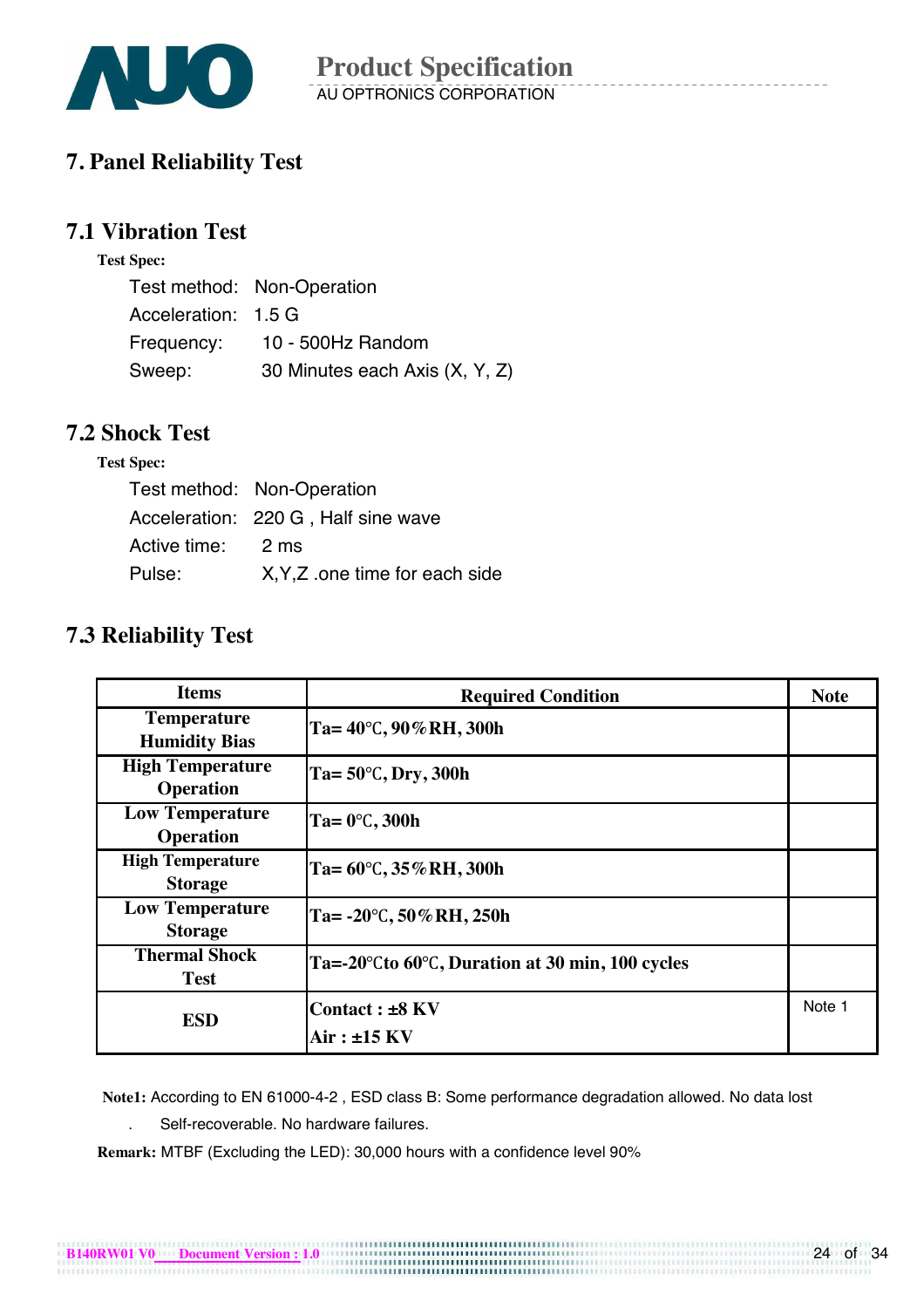# **8. Mechanical Characteristics**

# **8.1 LCM Outline Dimension**



**B140RW01 V0 Document Version : 1.0** 25 of 34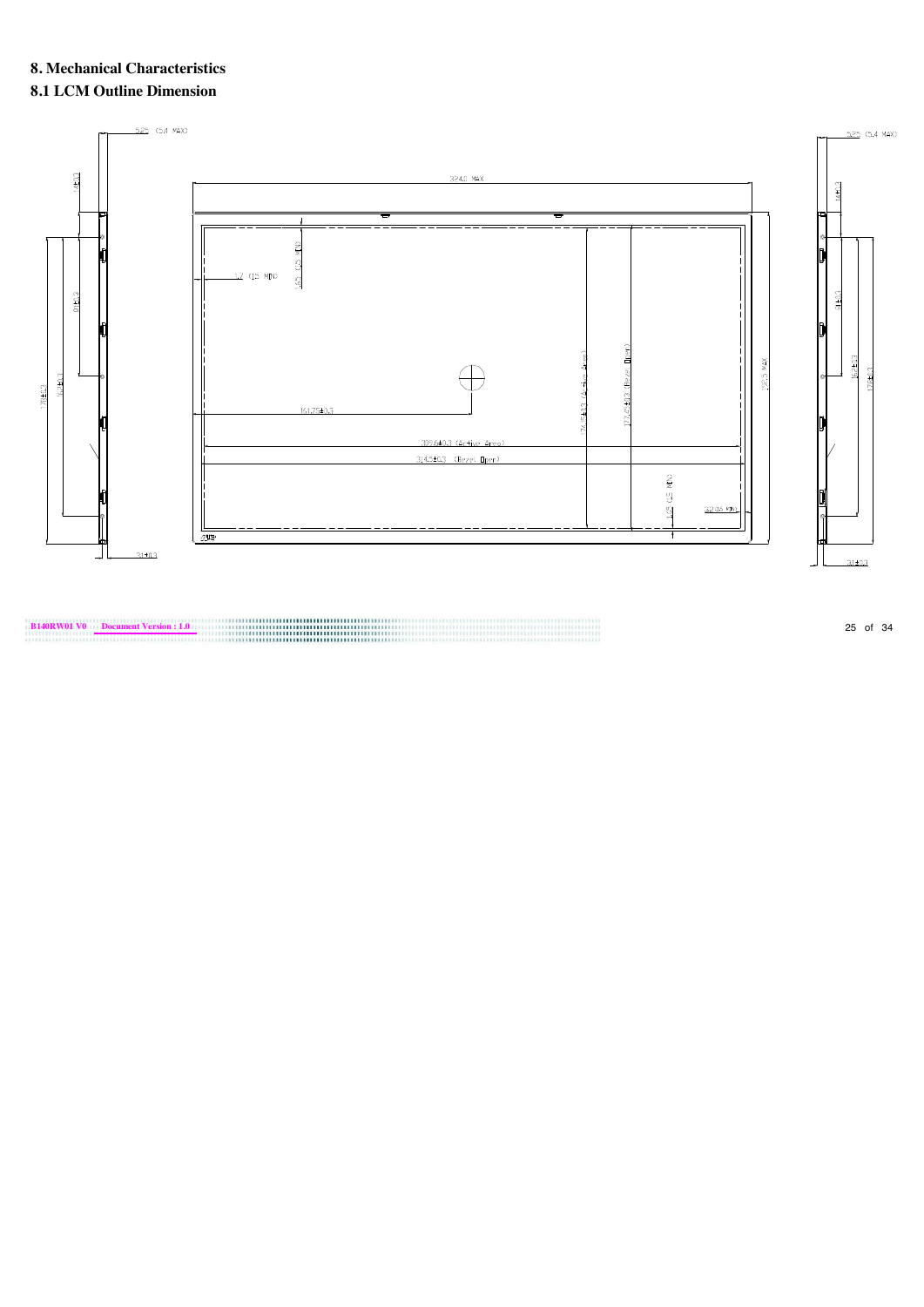

Note: Prevention IC damage, IC positions not allowed any overlap over these areas.

**B140RW01 V0 Document Version : 1.0** 26 of 34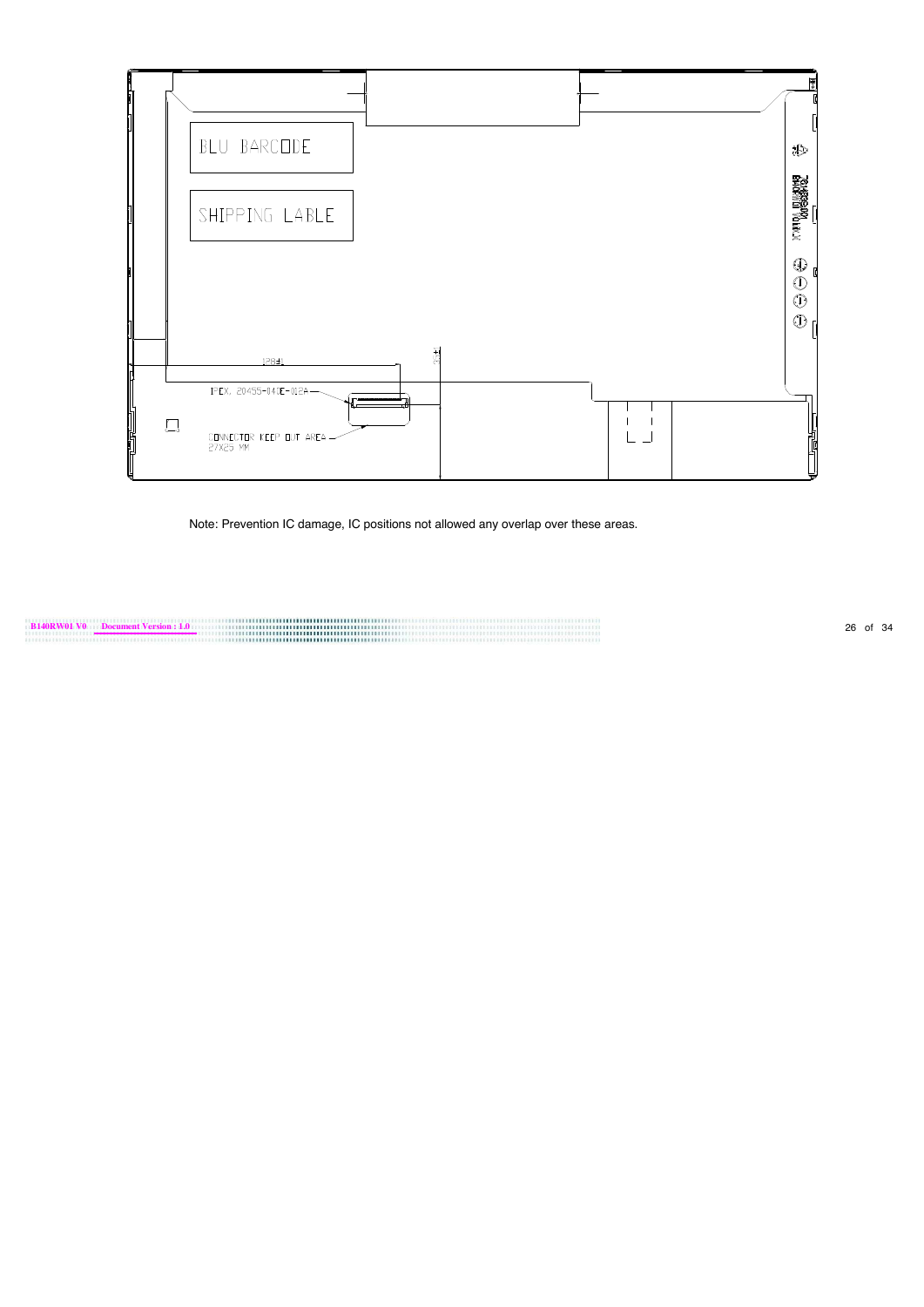# **8.2 Screw Hole Depth and Center Position**

Maximum Screw penetration from side surface is **2.4 mm**

The center of screw hole center location is  $3.1 \pm 0.2$ mm from front surface Screw Torque: Maximum 2.5 kgf-cm

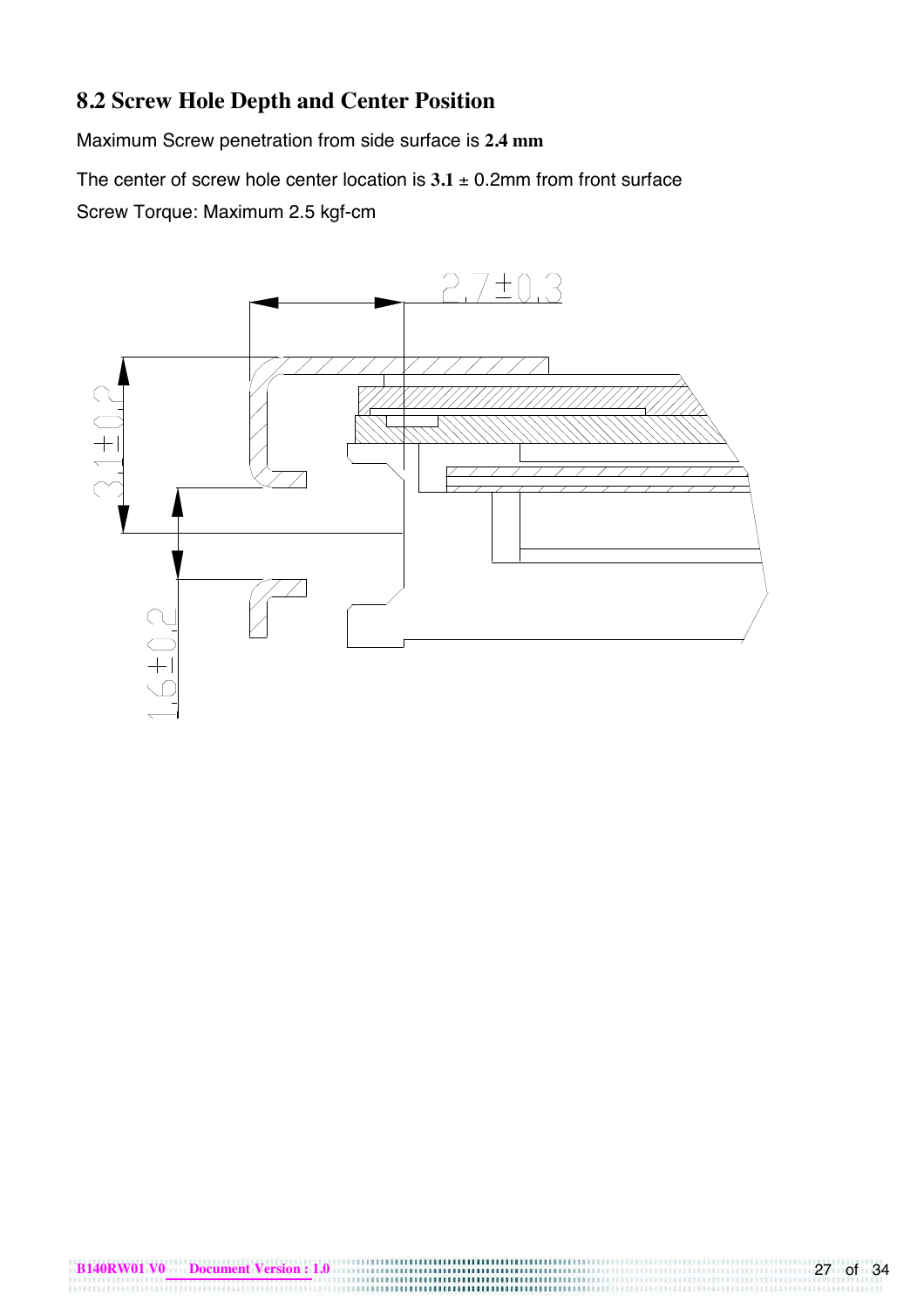### **9. Shipping and Package**